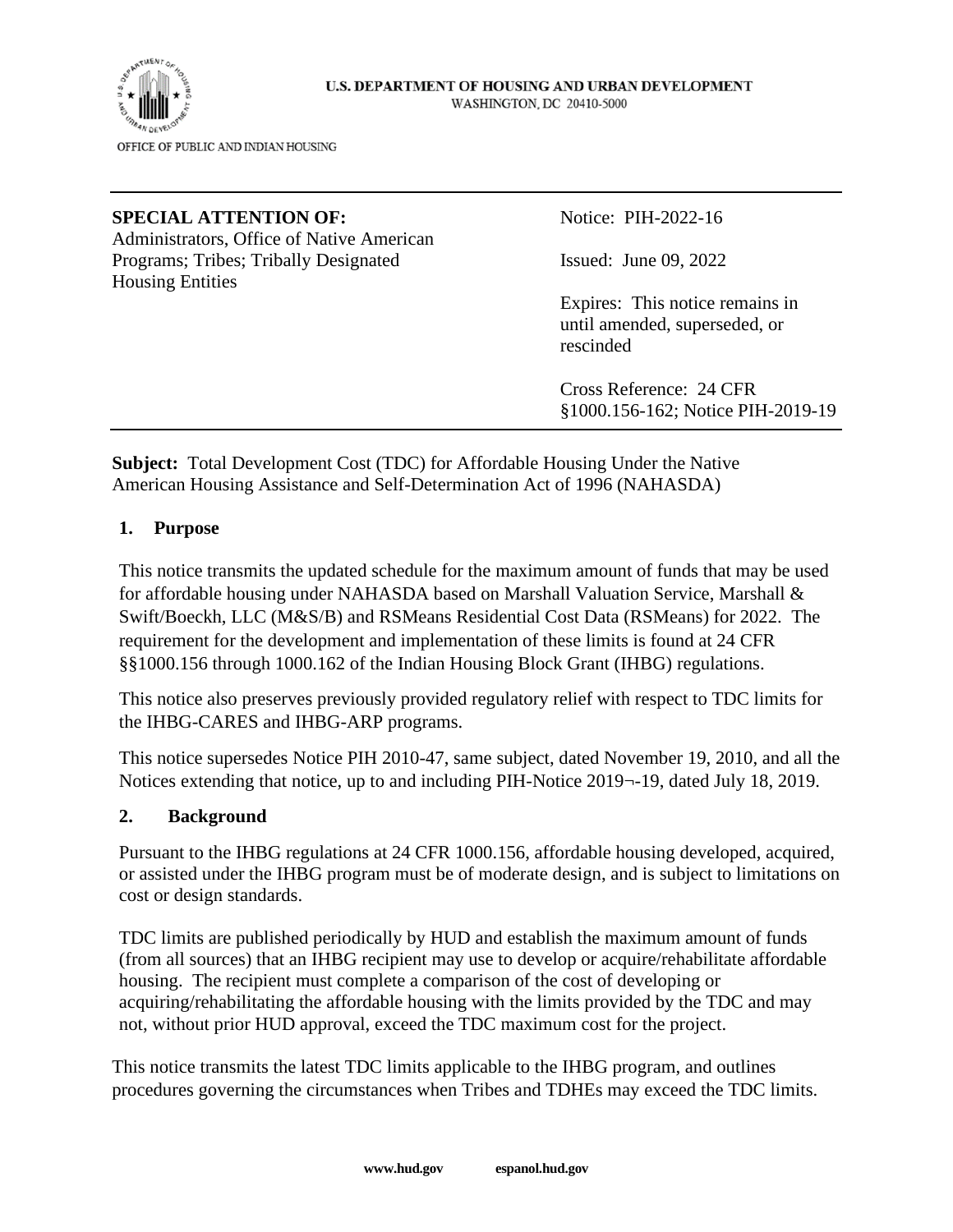## **3. Applicability**

TDCs apply to:

- a. All affordable housing assisted with IHBG funds after October 29, 2001, the effective date of the regulations cited above.
- b. Funds initially provided under the 1937 Act that were not obligated as of October 29, 2001.

## **4. Responsibility**

The Tribe/TDHE is responsible for ensuring that the amount of funds from all sources used to construct each unit does not exceed TDC limits. The Tribe/TDHE must maintain records showing that housing was developed in accordance with these limits and in compliance with other applicable NAHASDA requirements. Units that improperly exceed TDC limits without appropriate HUD approval will not be deemed to be "affordable housing" and all IHBG funds expended on such units will be disallowed.

## **5. Determining TDC**

A TDC is published for each Tribe and covers the tribal area. It specifies five dwelling sizes, ranging from one to five bedrooms, and can be applied to a multifamily building up to a fourplex. The construction of each dwelling unit in a duplex or fourplex must meet TDC limits.

TDC amounts are based on moderately designed housing. HUD uses two nationally recognized residential construction cost indices (M&S/B and RSMeans) for cost estimating construction of good and sound quality structure as follows:

**Step 1: Determine Base Construction Cost for Each National Cost Indices by Bedroom Size and Climate Condition.** HUD first determines a per dwelling unit Base Construction Cost for each of the national cost indices (M&S/B and RSMeans) for each of the bedroom sizes (one through five bedrooms) and adjusts for climate conditions (Standard, Severe, and Hostile). The Base Construction Cost includes the dwelling unit construction costs and associated site grading and utilities within five feet from the structure. Climate conditions reflect local cost differences in labor, shipping, and material costs.

### **Step 2: Apply Geographic Specific Multiplier to Determine Tribe's "Local**

**Construction Base Cost Indices".** HUD then applies the zip code for the Tribe or Tribal area based Local Cost Multiplier for each of the national cost indices to their respective Base Construction Cost for each of the national cost indices described in Step 1 above. These multipliers account for cost variations across geographies

- The M&S/B index publishes a Regional Multiplier (Eastern, Central, and West) that HUD also applies.
- RSMeans does not publish a similar regional multiplier. Therefore, a regional multiplier is not applied to the RSMeans side of the calculation.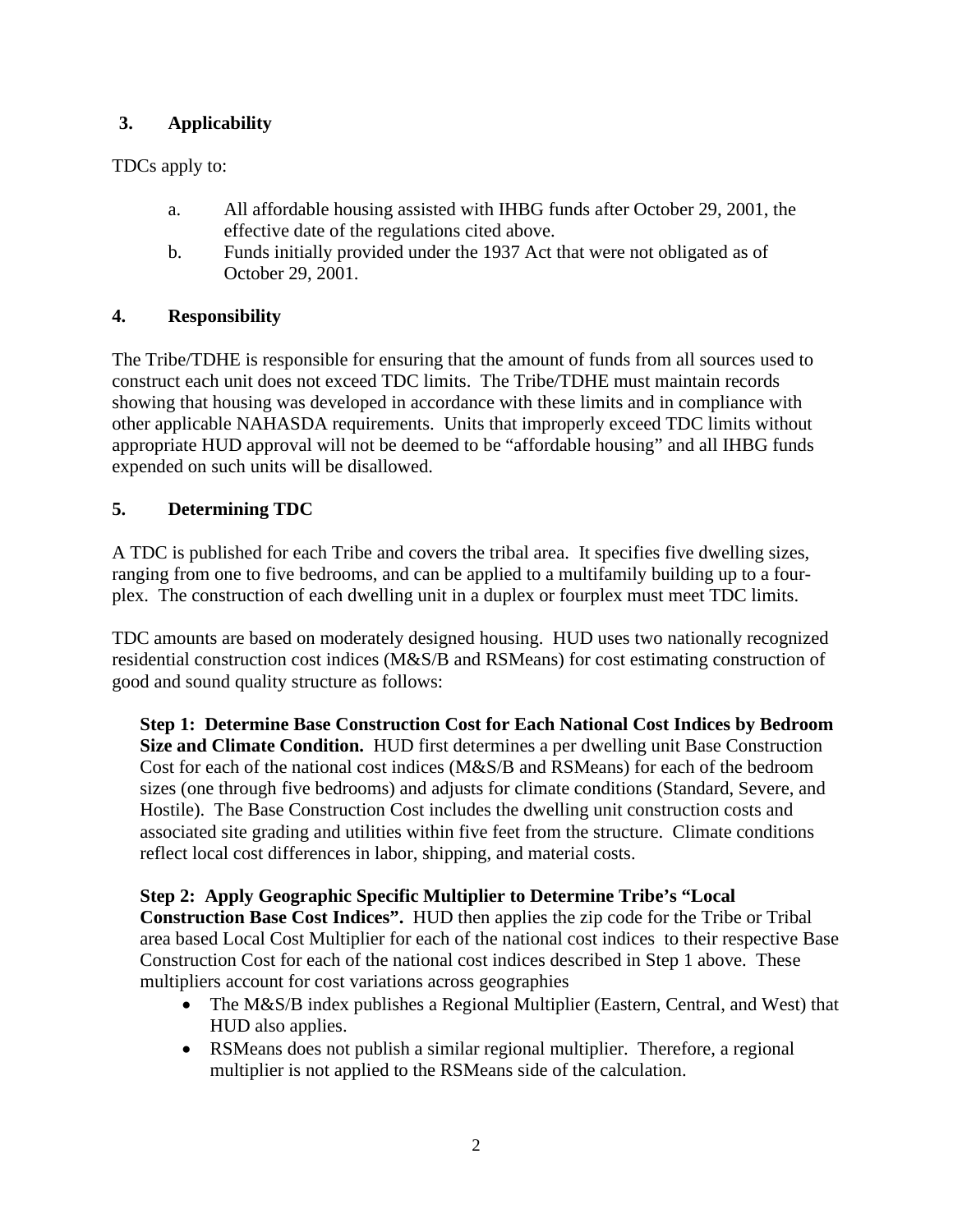**Step 3: Determine Average of Tribe's Local Construction Base Cost Indices.** HUD computes the average of the Tribe's two "Local Construction Base Cost Indices" by bedroom size and climate condition adjusted for geographic specific conditions as described in Step 2 above.

**Step 4: Apply Special Tribal Multiplier.** HUD then applies a multiplier to the amount described in Step 3 above to account for special Tribal conditions (Standard, Remote, Very Remote, Special Cases).

**Step 5: Apply Overhead Multiplier.** HUD then applies a multiplier of 1.75 to the amount described in Step 4 above for all Tribes to account for costs necessary for administration, planning, site acquisition, financing (including payment of carrying charges), and on-site demolition, construction, or equipment, and for otherwise carrying out the development of the project. The TDC multiplier includes site and infrastructure costs that are five feet from the structure to the boundaries of a housing site.

The above formula provides the maximum TDC for a multi-family project with one to four units, by summing the results from Step 5 for each unit in the project. The 2022 TDC limits are attached to this Notice.

In accordance with 24 CFR part 1000, the cost of infrastructure outside the boundaries of a housing site, and off-site costs such as water, sewer, roads, etc., are excluded from TDC limits.

Since the published TDCs only cover the tribally recognized land base, Tribes that are constructing or renovating affordable housing outside of their tribally recognized land base but within their Indian Area, as defined in their Indian Housing Plan, must request TDCs from the Area Office of Native American Programs (AONAP) on a project-by-project basis for those locations. Indian Area is defined in 24 CFR §1000.10 as the area within which a Tribe or TDHE operates affordable housing programs or the area in which a TDHE is authorized by one or more Tribes to operate affordable housing programs.

### **6. Affordable housing/moderate design**

As specified in 24 CFR §1000.156, affordable housing must be of moderate design. For these purposes, moderate design is defined as "housing that is of a size and with amenities consistent with unassisted housing offered for sale in the Tribe's general geographic area to buyers who are at or below the area median income."

The local determination of moderate design applies to all housing assisted under an affordable housing activity, including development activities (e.g., acquisition, new construction, reconstruction, moderate or substantial rehabilitation of affordable housing, and homebuyer assistance) and model activities. Acquisition includes assistance to a family to purchase housing, such as down payment, closing costs, or loan assistance. Units with the same number of bedrooms within a project must be comparable with respect to size, cost, and amenities.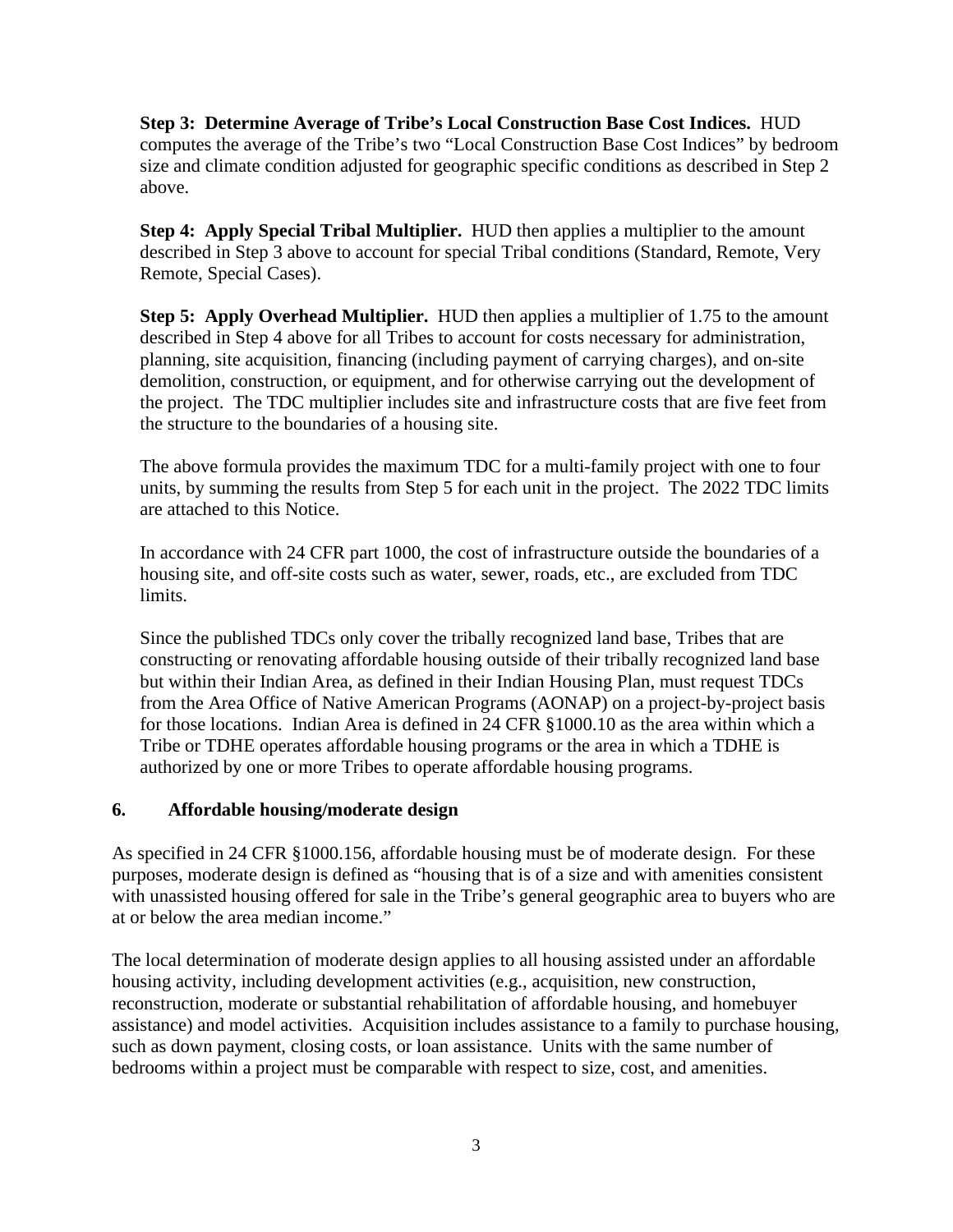### **7. Recipient development of standards for housing of moderate design**

A recipient must either use the TDC limits published by HUD or adopt written standards for its affordable housing programs that reflect the requirement specified in 24 CFR §1000.156. The standards must describe the type of housing, explain the basis for the standards, and use similar housing in the Tribe's general geographic area. (See 24 CFR §1000.158(b) for more detail on the required subject matter of the written policies that define moderate design as described in 24 CFR §1000.156.)

For each affordable housing project, the recipient must maintain documentation substantiating compliance with the adopted housing standards. For purposes of this requirement, a project is one or more housing units of comparable size and design, developed with assistance provided by IHBG funds.

**NOTE:** 24 CFR §1000.158 specifies that a recipient that develops standards for its affordable housing programs may not exceed 10 percent of the published TDC limits without prior HUD approval.

#### **8. Variances**

 **a. Variance to Published TDC:** If a Tribe/TDHE determines that the published TDC amounts are not representative of construction costs in its area, it may provide the AONAP with a justification and request a variance. Variances may be requested for an individual project or for adjustments to current cost limits. The Area ONAP will review the request and justification to ensure it meets the requirements of this notice, and then forward its recommendations to ONAP Headquarters for final review.

**b. Request to Exceed TDC by more than 10 Percent:** In accordance with 24 CFR §1000.158(b), a recipient that has adopted written standards for its affordable housing programs must request HUD approval to exceed by more than 10 percent the TDC maximum cost for the project by providing the AONAP with a justification and requesting a variance. The Area ONAP will review the request and justification to ensure it meets the requirements of this notice, and then forward its recommendations to ONAP Headquarters for final review.

**c. Request to Exceed TDC by 10 Percent or Less:** In accordance with 24 CFR §1000.158 (c), a recipient that has not adopted housing standards for its affordable housing programs may not exceed the TDC maximum cost for the project without prior HUD approval. The AONAP Administrator has authority to approve these variance requests. A recipient must submit a request and justification to the Area ONAP.

#### **9. Variance submission requirements**

A request for a variance must be submitted to the Area ONAP and must identify the variance requested and include a justification. Relevant information to include in the justification to support a variance can include, but is not limited to, documentation demonstrating: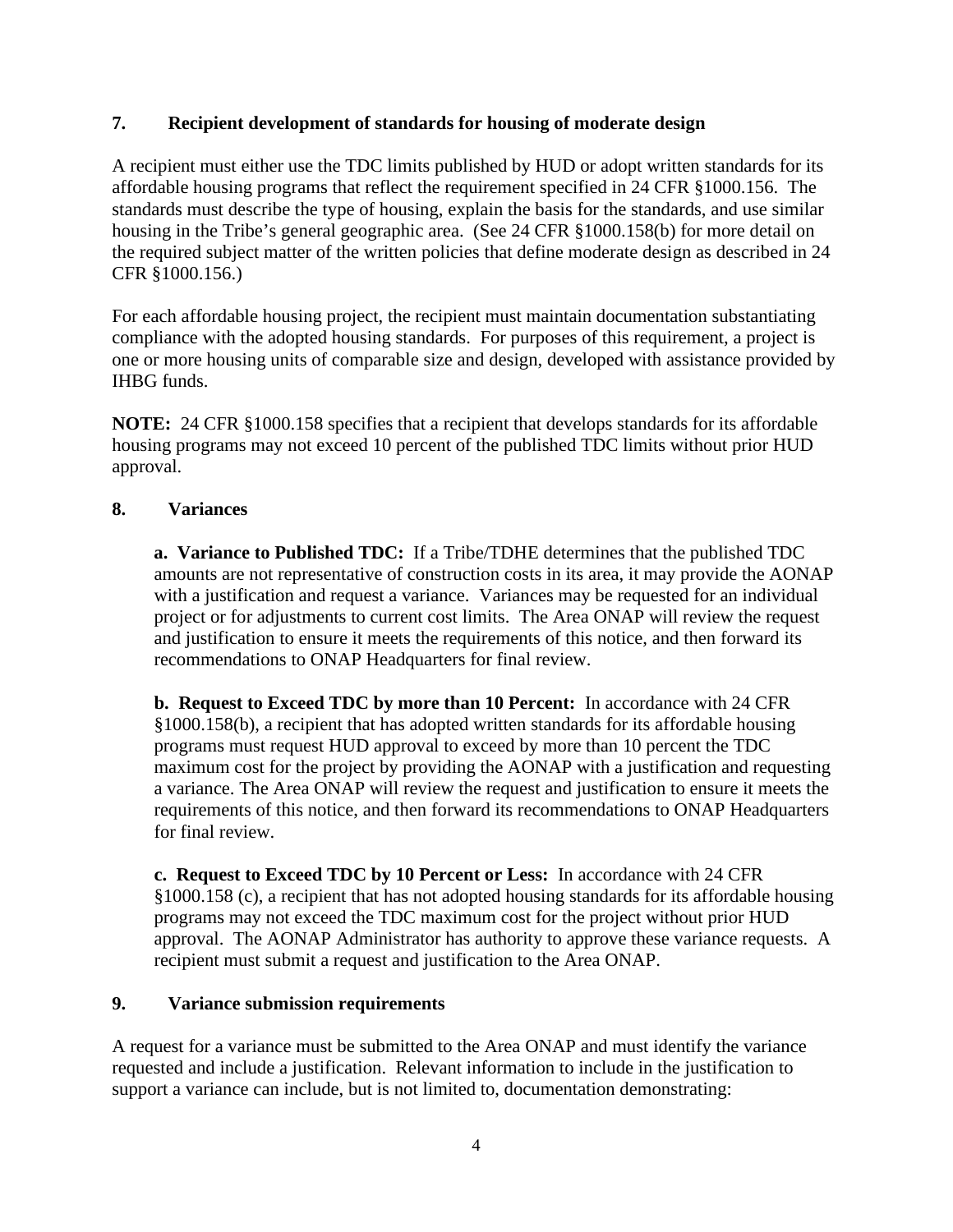**a**. Material costs have significantly increased since last publication of TDCs.

**b.** Site acquisition costs are unusual.

**c.** Transportation costs of materials have increased since the last publication of TDCs.

**d.** Natural disasters occurring after the last TDC publication date have caused an increase in material, shipping, labor, and other construction costs.

**e.** Special local conditions exist that result in higher construction costs as verified by historical cost data for building affordable housing in their community.

**f.** Significant additional costs for incorporating green building, energy efficiency or other innovative practices, such as Indian Energy Resource regulation compliance.

**g.** Evidence the Tribe/TDHE has worked with the AONAP to lower the costs of the project, etc.

 **NOTE:** Construction bids for projects that exceed the published TDC limits cannot be the sole justification for a variance.

#### **10. Special requests**

- a. **Special Request 1:** If a Tribe/TDHE chooses to fund the development of housing outside of its tribally recognized land-base, thereby rendering the published TDCs for that Tribe inapplicable for that specific housing, it must request TDCs that are appropriate for that location and housing. The Area ONAP will receive the request and then forward it to ONAP Headquarters for determination.
- b. **Special Request 2:** If a Tribe/TDHE decides to fund the development of housing of a construction type that is not covered by these TDCs, including multi-family buildings of more than four units, it must request HUD to provide TDC costs specific to the type of housing it is developing. The Area ONAP will receive the request and then forward it to ONAP Headquarters for determination.

### **11. TDCs for Alaska**

TDCs for remote areas of Alaska reflect revised limits to adjust the general construction cost data of the nationally recognized residential construction cost indices. This means that TDC amounts accommodate increased construction and transportation costs of building materials previously recognized in published TDC cost limits. Additionally, this notice constitutes HUD approval for a two-percent increase above the attached TDCs for construction projects in Alaska to meet Building Energy Efficiency Standards (BEES) requirements. BEES are only required when funds provided by the State of Alaska are used in conjunction with HUD funds. A Tribe/TDHE can contact the Alaska AONAP for information on applicability of BEES requirements.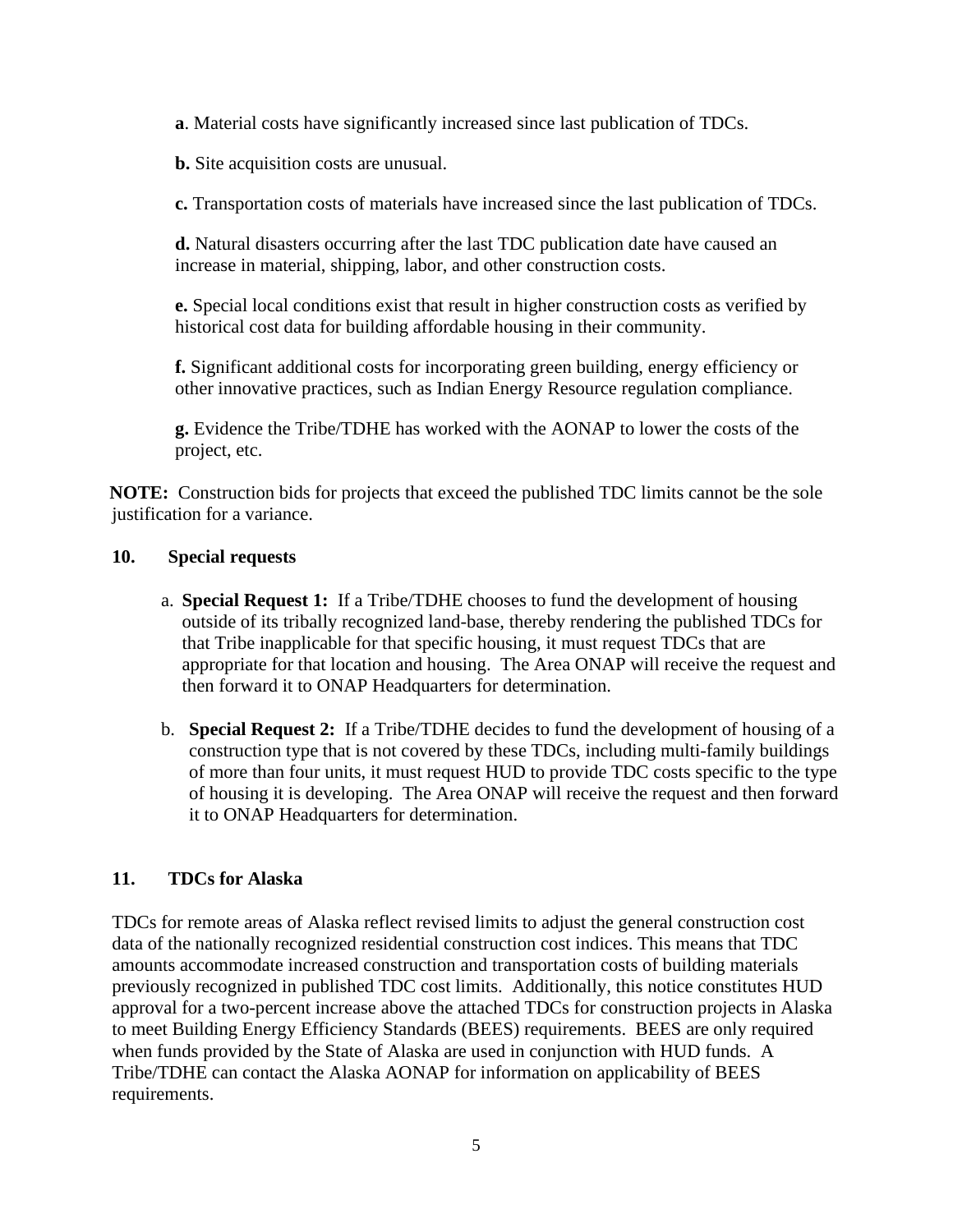### **12. Time adjustments**

Data used for the calculation of the TDCs have been adjusted for time to coincide with the publication. No additional adjustments to the published TDCs are authorized. A Tribe/TDHE can use these new limits for current construction contracts if needed to accommodate change orders to cover increased housing costs since the last TDCs were published.

# **13. IHBG-CARES and IHBG-ARP TDC Limits**

To facilitate and expedite the use of both IHBG-CARES and IHBG-ARP funds, HUD previously issued waivers and alternative requirements that authorized Indian Tribes and TDHEs to exceed the 2019 TDC limits outlined in PIH Notice 2019-19 by up to 20 percent, without prior HUD approval, provided the purpose of the development, acquisition or assistance being funded using IHBG-CARES and IHBG-ARP funds was to prevent, prepare for, and respond to COVID-19.

The IHBG-CARES TDC waiver/alternative requirement was included in the list of PIH waivers last issued in [PIH Notice 2021-14.](https://www.hud.gov/sites/dfiles/PIH/documents/PIH2021-14.pdf) The IHBG-ARP TDC waiver/alternative requirement was included in the IHBG-ARP Implementation Notice [PIH Notice 2021-11.](https://www.hud.gov/sites/dfiles/PIH/documents/pih2021-11.pdf) The period of availability of both waivers/alternative requirements provided they would be available "only so long as the Total Development Costs specified in Notice PIH 2019-19 remain in effect." Accordingly, with the issuance of this Notice, Notice PIH 2019-19 is superseded, and these two IHBG-CARES and IHBG-ARP waivers are no longer in effect.

To ensure that Indian tribes and TDHEs implementing their IHBG-CARES and IHBG-ARP programs do not experience disruption to their applicable TDC limits, to preserve any previously provided regulatory relief under these two COVID-relief programs, and to continue to facilitate or expedite the use of these funds, HUD is exercising its waiver authority pursuant to the CARES and ARP Acts to provide for the following alternative requirements:

Indian Tribes and TDHEs carrying out their IHBG-CARES grants; FY 2020 IHBG formula grants to prevent, prepare for, and respond to coronavirus; and IHBG-ARP grants are authorized to use the higher of the new FY 2022 TDC limit issued pursuant to this notice, or up to 20 percent of the TDC limit that was previously issued in PIH 2019-19, without prior HUD approval. This waiver will remain in effect until all such funds are expended.

### **14. Additional information**

Please contact your AONAP for additional information regarding TDC requirements.

 $\sqrt{s}$ /

Dominique Blom General Deputy Assistant Secretary for Public and Indian Housing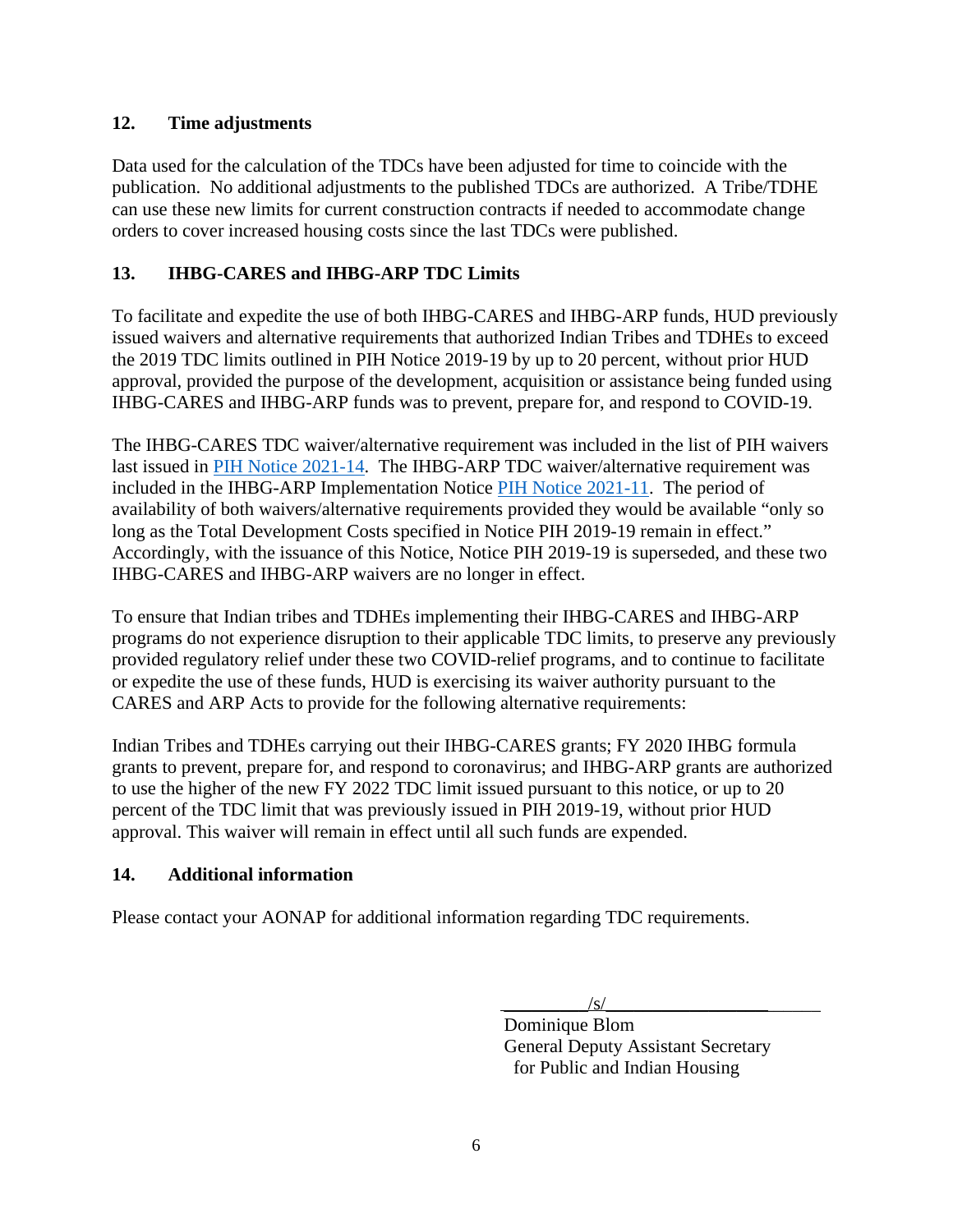| <b>ONAP OFFICE</b> |           | <b>STATE TRIBAL AREA</b>                      | 1BDRM                 | 2BDRM                 | 3BDRM                 | 4BDRM                 | 5BDRM                 |
|--------------------|-----------|-----------------------------------------------|-----------------------|-----------------------|-----------------------|-----------------------|-----------------------|
| Alaska             | AK        | Afognak                                       | \$572,574             | \$642,360             | \$724,888             | \$785,910             | \$857,595             |
| Alaska             | AK        | Ahtna Native Regional Corporation             | \$572,574             | \$642,360             | \$724,888             | \$785,910             | \$857,595             |
| Alaska             | AK        | <b>Akhiok</b>                                 | \$572,574             | \$642,360             | \$724,888             | \$785,910             | \$857,595             |
| Alaska             | <b>AK</b> | Akiachak                                      | \$572,574             | \$642,360             | \$724,888             | \$785,910             | \$857,595             |
| Alaska             | AK        | <b>Akiak</b>                                  | \$572,574             | \$642,360             | \$724,888             | \$785,910             | \$857,595             |
| Alaska             | AK        | Akutan                                        | \$572,574             | \$642,360             | \$724,888             | \$785,910             | \$857,595             |
| Alaska             | AK        | Alakanuk                                      | \$572,574             | \$642,360             | \$724,888             | \$785,910             | \$857,595             |
| Alaska             | AK        | Alatna                                        | \$611,773             | $\overline{$}687,178$ | \$776,034             | \$841,724]            | \$918,910             |
| Alaska             | AK        | Aleknagik                                     | \$572,574             | \$642,360             | $\overline{$}724,888$ | \$785,910             | \$857,595             |
| Alaska             | <b>AK</b> | Aleutian Regional Corp.                       | \$572,574             | \$642,360             | $\overline{$}724,888$ | $\overline{$785,910}$ | \$857,595             |
| Alaska             | AK        | Algaaciq (St. Mary's)                         | \$572,574             | \$642,360             | \$724,888             | \$785,910             | \$857,595             |
| Alaska             | AK        | Allakaket                                     | \$611,773             | \$687,178             | \$776,034             | \$841,724             | \$918,910             |
| Alaska             | <b>AK</b> | Ambler                                        | \$611,773]            | \$687,178             | \$776,034             | $\sqrt{$841,724}$     | \$918,910             |
| Alaska             | <b>AK</b> | <b>Anaktuvuk Pass</b>                         | \$611,773             | \$687,178             | \$776,034             | \$841,724             | \$918,910             |
| Alaska             | AK        | Andreafski                                    | \$572,574             | \$642,360             | \$724,888             | \$785,910             | \$857,595             |
| Alaska             | <b>AK</b> | Angoon                                        | \$486,015             | \$545,511             | \$615,771             | \$667,719             | \$728,750             |
| Alaska             | <b>AK</b> | Aniak                                         | \$572,574             | \$642,360             | \$724,888             | \$785,910             | \$857,595             |
| Alaska             | AK        | Annette Island (Metlakakla)                   | \$486,015             | \$545,511             | \$615,771             | \$667,719             | \$728,750             |
| Alaska             | AK        | Anvik                                         | \$572,574             | \$642,360             | \$724,888             | \$785,910             | \$857,595             |
| Alaska             | AK        | <b>Arctic Village</b>                         | \$611,773]            | \$687,178             | \$776,034             | \$841,724]            | \$918,910             |
| Alaska             | <b>AK</b> | Arctic Slope Native Regional Corp.            | \$611,773]            | \$687,178             | \$776,034             | \$841,724             | \$918,910             |
| Alaska             | <b>AK</b> | Atka                                          | \$572,574             | $\sqrt{$}642,360$     | \$724,888             | $\sqrt{$785,910}$     | \$857,595             |
| Alaska             | AK        | Atmautluak                                    | \$572,574             | \$642,360             | \$724,888             | \$785,910             | \$857,595             |
| Alaska             | <b>AK</b> | Atgasuk (Atkasook)                            | \$611,773             | \$687,178             | \$776,034             | \$841,724             | \$918,910             |
| Alaska             | AK        | <b>Barrow</b>                                 | \$611,773]            | \$687,178             | \$776,034             | $\sqrt{$841,724}$     | \$918,910             |
| Alaska             | AK        | <b>Beaver</b>                                 | \$572,574             | \$642,360             | \$724,888             | \$785,910             | \$857,595             |
| Alaska             | <b>AK</b> | <b>Belkofski</b>                              | \$572,574             | \$642,360             | \$724,888             | \$785,910             | $\overline{$857,595}$ |
| Alaska             | <b>AK</b> | Bering Straits Regional Corp. (BSRHA)         | \$572,574             | \$642,360             | \$724,888             | \$785,910             | \$857,595             |
| Alaska             | AK        | <b>Bill Moore's Slough</b>                    | \$572,574             | \$642,360             | \$724,888             | \$785,910             | \$857,595             |
| Alaska             | AK        | <b>Birch Creek</b>                            | \$572,574             | \$642,360             | \$724,888             | \$785,910             | \$857,595             |
| Alaska             | AK        | <b>Brevig Mission</b>                         | \$572,574]            | \$642,360             | \$724,888             | \$785,910             | \$857,595             |
| Alaska             | AK        | <b>Bristol Bay Native Regional Corp.</b>      | \$572,574             | \$642,360             | \$724,888             | \$785,910             | \$857,595             |
| Alaska             | AK        | <b>Buckland</b>                               | \$572,574             | \$642,360             | \$724,888             | \$785,910             | \$857,595             |
| Alaska             | <b>AK</b> | <b>Calista Native Regional Corporation</b>    | \$572,574]            | \$642,360             | \$724,888             | \$785,910             | \$857,595             |
| Alaska             | AK        | Cantwell                                      | \$486,015             | \$545,511             | \$615,771             | \$667,719             | \$728,750             |
| Alaska             | AK        | Chalkyitsik                                   | $\sqrt{3}572,574$     | \$642,360             | \$724,888             | \$785,910             | $\overline{$857,595}$ |
| Alaska             | AK        | Chanega                                       | \$486,015             | \$545,511             | \$615,771             | \$667,719             | \$728,750             |
| Alaska             | AK        | Chefornak                                     | \$572,574             | \$642,360             | \$724,888             | \$785,910             | \$857,595             |
| Alaska             | AK        | Chevak                                        | \$572,574             | \$642,360             | \$724,888             | \$785,910             | \$857,595             |
| Alaska             | AK        | Chickaloon                                    | \$486,015             | \$545,511             | \$615,771             | \$667,719             | \$728,750             |
| Alaska             | AK        | Chignik                                       | $\overline{$}572,574$ | \$642,360             | \$724,888             | \$785,910             | \$857,595             |
| Alaska             | AK        | Chignik Lagoon                                | \$572,574             | \$642,360             | \$724,888             | \$785,910             | \$857,595             |
| Alaska             | AK        | <b>Chignik Lake</b>                           | \$572,574             | \$642,360             | \$724,888             | \$785,910             | \$857,595             |
| Alaska             | AK        | Chilkat                                       | \$486,015             | \$545,511             | \$615,771             | \$667,719             | \$728,750             |
| Alaska             | AK        | Chilkoot                                      | \$486,015             | \$545,511             | \$615,771             | \$667,719             | \$728,750             |
| Alaska             | AK        | Chistochina                                   | \$572,574             | \$642,360             | \$724,888             | \$785,910             | \$857,595             |
| Alaska             | AK        | Chitina                                       | \$572,574]            | \$642,360             | \$724,888             | \$785,910             | \$857,595             |
| Alaska             | AK        | Chuathbaluk                                   | \$572,574             | \$642,360             | \$724,888             | \$785,910             | $\overline{$857,595}$ |
| Alaska             | AK        | <b>Chugach Native Regional Corporation</b>    | \$486,015             | \$545,511             | \$615,771             | $\sqrt{$667,719}$     | \$728,750             |
| Alaska             | AK        | Chuloonawick                                  | \$572,574             | \$642,360             | \$724,888             | \$785,910             | \$857,595             |
| Alaska             | AK        | Circle                                        | \$572,574             | \$642,360             | \$724,888             | \$785,910             | \$857,595             |
| Alaska             | AK        | <b>Clark's Point</b>                          | \$572,574             | \$642,360             | \$724,888             | \$785,910             | \$857,595             |
| Alaska             | AK        | <b>Cook Inlet Native Regional Corporation</b> | \$486,015             | \$545,511             | \$615,771             | \$667,719             | \$728,750             |
| Alaska             | AK        | Council                                       | \$572,574             | \$642,360             | \$724,888             | \$785,910             | \$857,595             |
| Alaska             | AK        | Craig                                         | \$486,015             | \$545,511             | \$615,771             | \$667,719             | \$728,750             |
| Alaska             | <b>AK</b> | <b>Crooked Creek</b>                          | \$572,574             | \$642,360             | \$724,888             | \$785,910             | \$857,595             |
| Alaska             | <b>AK</b> | Curyung (aka Dillingham)                      | \$572,574             | \$642,360             | \$724,888             | \$785,910             | \$857,595             |
| Alaska             | AK        | Deering                                       | \$572,574             | \$642,360             | \$724,888             | \$785,910             | \$857,595             |
| Alaska             | AK        | Dot Lake                                      | \$572,574             | \$642,360             | \$724,888             | \$785,910             | \$857,595             |
|                    |           |                                               |                       |                       |                       |                       |                       |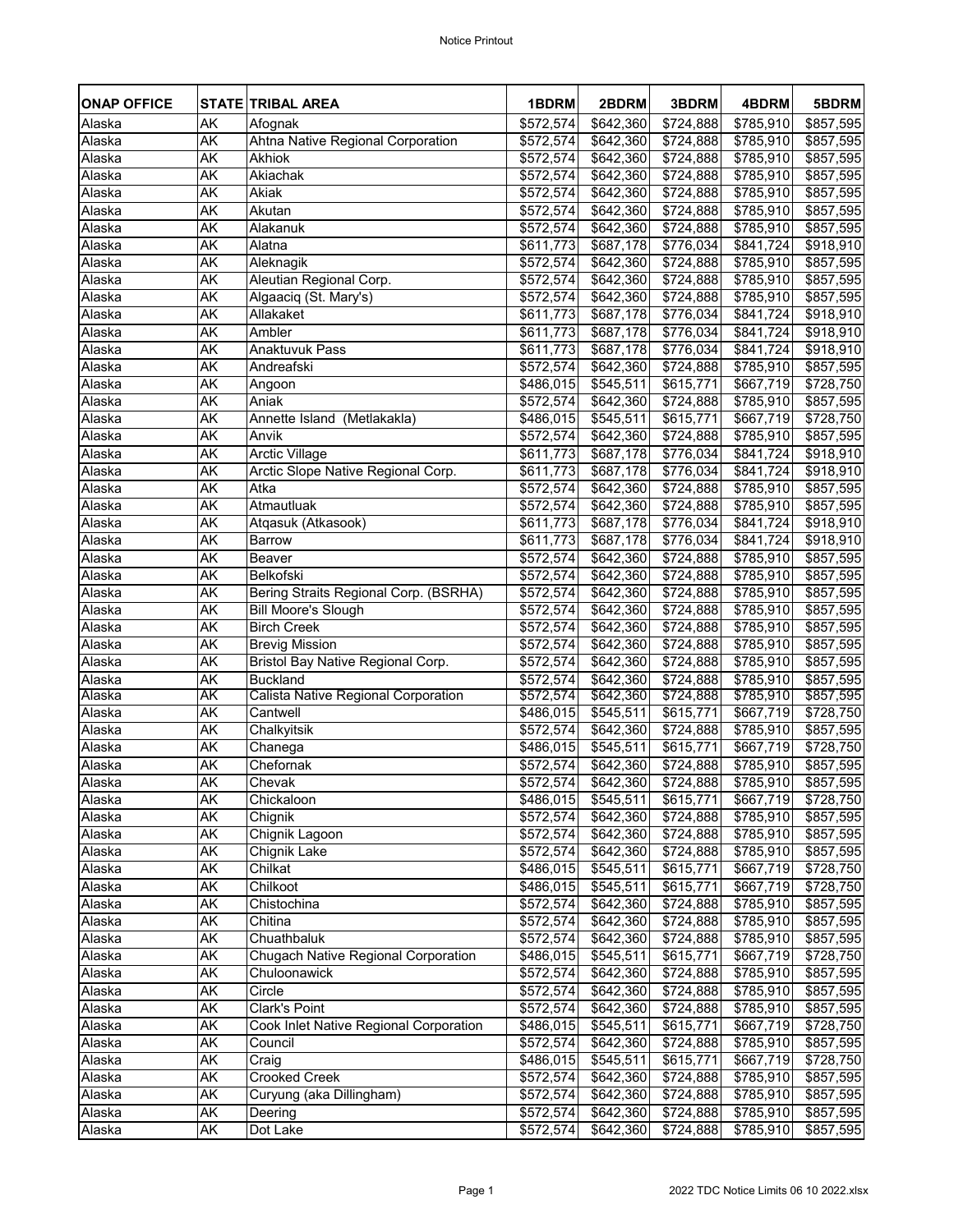| <b>ONAP OFFICE</b> |                 | <b>STATE TRIBAL AREA</b>          | 1BDRM                  | 2BDRM                  | 3BDRM                  | 4BDRM                               | 5BDRM                  |
|--------------------|-----------------|-----------------------------------|------------------------|------------------------|------------------------|-------------------------------------|------------------------|
| Alaska             | AK              | Douglas                           | \$486,015              | $\overline{$}545,511$  | $\sqrt{$615,771}$      | $\sqrt{$667,719}$                   | \$728,750              |
| Alaska             | AK              | Doyon Native Regional Corporation | \$572,574              | \$642,360              | \$724,888              | \$785,910                           | \$857,595              |
| Alaska             | AK              | Eagle                             | \$572,574              | \$642,360              | \$724,888              | \$785,910                           | \$857,595              |
| Alaska             | <b>AK</b>       | Eek                               | \$572,574              | \$642,360              | \$724,888              | \$785,910                           | \$857,595              |
| Alaska             | AK              | Egegik                            | \$572,574              | \$642,360              | \$724,888              | \$785,910                           | $\overline{$857,595}$  |
| Alaska             | AK              | Eklutna                           | \$486,015              | \$545,511              | \$615,771              | \$667,719                           | \$728,750              |
| Alaska             | AK              | <b>Ekuk</b>                       | \$572,574              | \$642,360              | $\overline{$}724,888$  | $\overline{$785,910}$               | \$857,595              |
| Alaska             | <b>AK</b>       | <b>Ekwok</b>                      | \$572,574              | \$642,360              | \$724,888              | \$785,910                           | \$857,595              |
| Alaska             | AK              | Elim                              | \$572,574              | $\sqrt{$642,360}$      | \$724,888              | \$785,910                           | \$857,595              |
| Alaska             | <b>AK</b>       | Emmonak                           | \$572,574              | \$642,360              | \$724,888              | \$785,910                           | \$857,595              |
| Alaska             | AK              | Evansville (Bettles Field)        | \$572,574              | \$642,360              | \$724,888              | \$785,910                           | \$857,595              |
| Alaska             | <b>AK</b>       | Eyak                              | $\overline{$}486,015$  | \$545,511              | \$615,771              | \$667,719                           | \$728,750              |
| Alaska             | AK              | <b>False Pass</b>                 | \$572,574              | \$642,360              | \$724,888              | \$785,910                           | \$857,595              |
| Alaska             | <b>AK</b>       | Fort Yukon<br>Gakona              | \$572,574              | \$642,360              | \$724,888              | \$785,910                           | \$857,595              |
| Alaska             | AK              |                                   | \$486,015              | \$545,511              | \$615,771]             | \$667,719                           | \$728,750              |
| Alaska             | AK              | Galena                            | \$572,574              | \$642,360              | \$724,888<br>\$776,034 | $\overline{$785,910}$<br>\$841,724] | \$857,595              |
| Alaska<br>Alaska   | AK<br><b>AK</b> | Gambell                           | \$611,773              | \$687,178              |                        | \$785,910                           | \$918,910              |
|                    |                 | Georgetown                        | \$572,574              | \$642,360              | \$724,888              |                                     | \$857,595              |
| Alaska<br>Alaska   | <b>AK</b><br>AK | Golovin (Chinik)<br>Goodnews Bay  | \$572,574<br>\$572,574 | \$642,360              | \$724,888<br>\$724,888 | $\overline{$785,910}$<br>\$785,910  | \$857,595              |
|                    | AK              |                                   |                        | \$642,360              |                        |                                     | \$857,595              |
| Alaska<br>Alaska   | <b>AK</b>       | Grayling<br>Gulkana               | \$572,574<br>\$486,015 | \$642,360<br>\$545,511 | \$724,888<br>\$615,771 | \$785,910<br>\$667,719              | \$857,595<br>\$728,750 |
| Alaska             | AK              | Hamilton                          | \$572,574              | \$642,360              | \$724,888              | $\overline{$785,910}$               | \$857,595              |
| Alaska             | AK              | <b>Healy Lake</b>                 | \$572,574              | \$642,360              | $\overline{$}724,888$  | \$785,910                           | $\overline{$857,595}$  |
| Alaska             | <b>AK</b>       | <b>Holy Cross</b>                 | \$572,574              | \$642,360              | \$724,888              | \$785,910                           | $\overline{$857,595}$  |
| Alaska             | AK              | Hoonah                            | \$486,015              | $\overline{$}545,511$  | \$615,771              | \$667,719                           | \$728,750              |
| Alaska             | <b>AK</b>       | Hooper Bay                        | \$572,574              | \$642,360              | \$724,888              | \$785,910                           | \$857,595              |
| Alaska             | AK              | Hughes                            | \$611,773]             | \$687,178              | \$776,034              | \$841,724                           | \$918,910              |
| Alaska             | AK              | Huslia                            | \$611,773]             | \$687,178              | $\sqrt{3776,034}$      | \$841,724]                          | \$918,910              |
| Alaska             | AK              | Hydaburg                          |                        | $$486,015$ $$545,511$  | \$615,771]             | \$667,719                           | \$728,750              |
| Alaska             | AK              | Igiugig                           | \$572,574              | \$642,360              | \$724,888              | $\sqrt{3785,910}$                   | \$857,595              |
| Alaska             | AK              | <b>Iliamna</b>                    | \$572,574              | \$642,360              | \$724,888              | \$785,910                           | \$857,595              |
| Alaska             | AK              | Inalik (Diomede)                  | \$611,773              | \$687,178              | \$776,034              | \$841,724                           | \$918,910              |
| Alaska             | <b>AK</b>       | <b>Inupiat Community</b>          | \$611,773]             | \$687,178              | \$776,034              | \$841,724]                          | \$918,910              |
| Alaska             | AK              | <b>Ivanoff Bay</b>                | \$572,574]             | \$642,360              | \$724,888              | \$785,910                           | \$857,595              |
| Alaska             | AK              | Kaguyak                           | \$572,574              | \$642,360              | \$724,888              | \$785,910                           | $\overline{$857,595}$  |
| Alaska             | AK              | Kake                              | \$486,015              | \$545,511              | \$615,771              | \$667,719                           | \$728,750              |
| Alaska             | AK              | Kaktovik (Barter Island)          | \$611,773]             | $\sqrt{$687,178}$      | \$776,034              | $\sqrt{$841,724}$                   | \$918,910              |
| Alaska             | AK              | Kalskag                           | $\overline{$}572,574$  | \$642,360              | \$724,888              | \$785,910                           | \$857,595              |
| Alaska             | AK              | Kaltag                            | \$572,574              | \$642,360              | \$724,888              | \$785,910                           | \$857,595              |
| Alaska             | AK              | Kanatak                           | \$572,574              | \$642,360              | \$724,888              | \$785,910                           | \$857,595              |
| Alaska             | AK              | Karluk                            | \$572,574              | \$642,360              | \$724,888              | \$785,910                           | \$857,595              |
| Alaska             | AK              | Kasaan                            | \$486,015              | \$545,511              | \$615,771]             | \$667,719                           | \$728,750              |
| Alaska             | AK              | Kasigluk                          | \$572,574              | \$642,360              | \$724,888              | \$785,910                           | \$857,595              |
| Alaska             | AK              | Kenaitze                          | \$486,015              | \$545,511              | \$615,771]             | \$667,719                           | \$728,750              |
| Alaska             | AK              | Ketchikan                         | \$486,015              | \$545,511              | \$615,771              | \$667,719                           | \$728,750              |
| Alaska             | AK              | Kiana                             | \$572,574              | \$642,360              | \$724,888              | \$785,910                           | \$857,595              |
| Alaska             | AK              | <b>King Cove</b>                  | \$572,574              | \$642,360              | \$724,888              | \$785,910                           | \$857,595              |
| Alaska             | AK              | King Island                       | \$572,574              | \$642,360              | \$724,888              | \$785,910                           | \$857,595              |
| Alaska             | AK              | <b>King Salmon</b>                | \$572,574              | \$642,360              | \$724,888              | \$785,910                           | \$857,595              |
| Alaska             | AK              | Kipnuk                            | $\overline{$}572,574$  | \$642,360              | \$724,888              | \$785,910                           | \$857,595              |
| Alaska             | AK              | Kivalina                          | \$572,574              | \$642,360              | \$724,888              | \$785,910                           | \$857,595              |
| Alaska             | AK              | Klawock                           | \$486,015              | \$545,511              | \$615,771              | \$667,719                           | \$728,750              |
| Alaska             | AK              | Kluti Kaah (Copper Center)        | \$486,015              | \$545,511              | \$615,771              | \$667,719                           | \$728,750              |
| Alaska             | <b>AK</b>       | Knik                              | \$486,015              | \$545,511              | \$615,771]             | $\sqrt{$667,719}$                   | \$728,750              |
| Alaska             | <b>AK</b>       | Kobuk                             | \$611,773]             | \$687,178              | $\overline{$}776,034$  | \$841,724]                          | \$918,910              |
| Alaska             | <b>AK</b>       | <b>Kokhanok</b>                   | \$572,574              | \$642,360              | \$724,888              | \$785,910                           | \$857,595              |
| Alaska             | <b>AK</b>       | Koliganek                         | \$611,773]             | \$687,178              | \$776,034              | \$841,724]                          | \$918,910              |
| Alaska             | AK              | Kongiganak                        | \$572,574              | \$642,360              | \$724,888              | \$785,910                           | \$857,595              |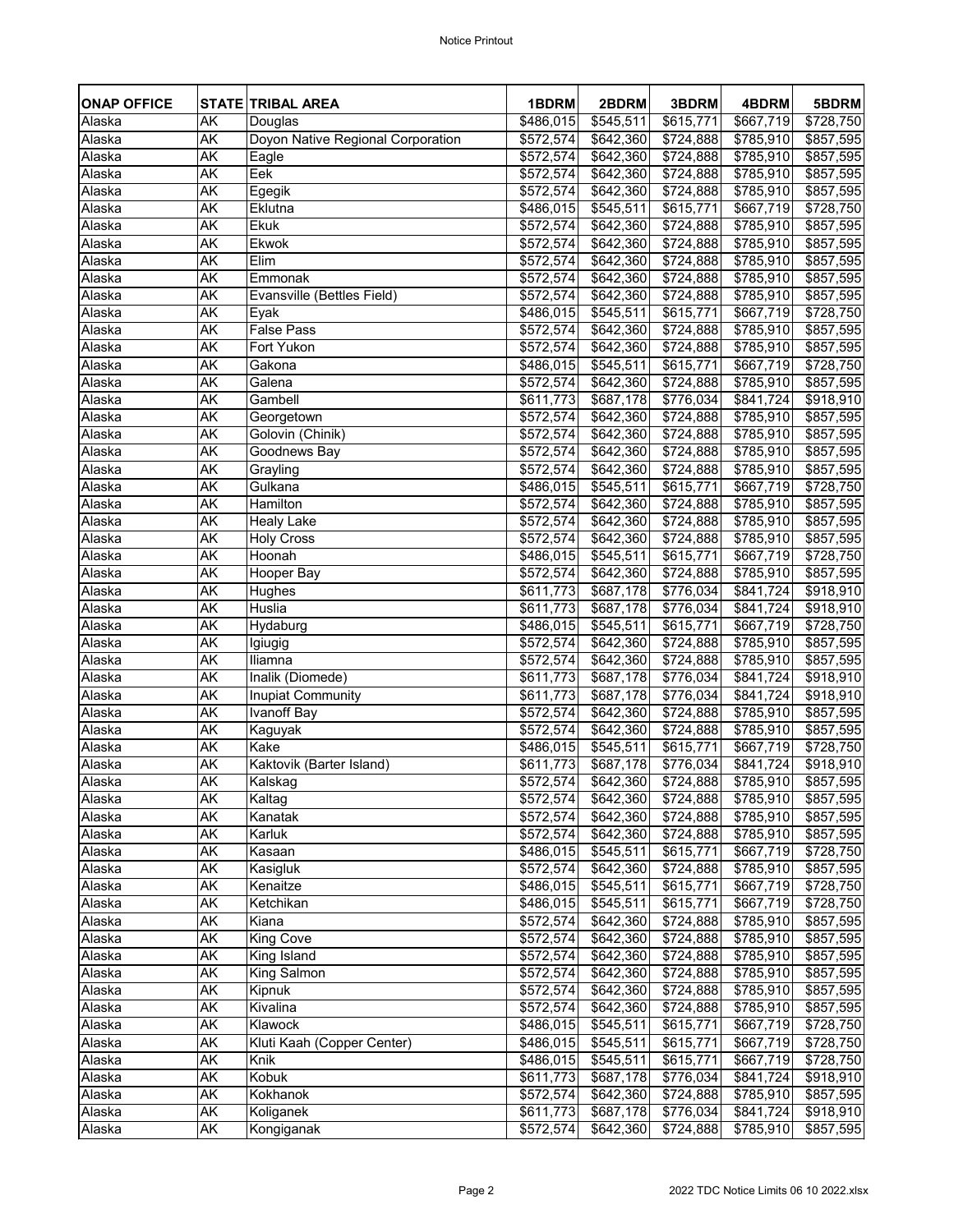| <b>ONAP OFFICE</b> |           | <b>STATE TRIBAL AREA</b>                | 1BDRM                 | 2BDRM                 | 3BDRM             | 4BDRM                 | 5BDRM                 |
|--------------------|-----------|-----------------------------------------|-----------------------|-----------------------|-------------------|-----------------------|-----------------------|
| Alaska             | AK        | Koniag Native Regional Corporation      | \$572,574             | \$642,360             | $\sqrt{$724,888}$ | $\overline{$785,910}$ | \$857,595             |
| Alaska             | AK        | <b>Kotlik</b>                           | $\overline{$}572,574$ | \$642,360             | \$724,888         | \$785,910             | \$857,595             |
| Alaska             | AK        | Kotzebue                                | \$572,574             | $\sqrt{$642,360}$     | \$724,888         | \$785,910             | \$857,595             |
| Alaska             | AK        | Koyuk                                   | \$572,574             | \$642,360             | \$724,888         | \$785,910             | \$857,595             |
| Alaska             | AK        | Koyukuk                                 | \$572,574             | \$642,360             | \$724,888         | $\sqrt{$785,910}$     | \$857,595             |
| Alaska             | AK        | <b>Kwethluk</b>                         | \$572,574             | \$642,360             | \$724,888         | \$785,910             | \$857,595             |
| Alaska             | <b>AK</b> | Kwigillingok                            | \$572,574             | \$642,360             | \$724,888         | \$785,910             | \$857,595             |
| Alaska             | <b>AK</b> | Kwinhagak (Quinhagak)                   | \$572,574             | \$642,360             | \$724,888         | \$785,910             | \$857,595             |
| Alaska             | AK        | Larsen Bay                              | \$572,574             | \$642,360             | \$724,888         | \$785,910             | \$857,595             |
| Alaska             | AK        | Levelock                                | $\overline{$}572,574$ | \$642,360             | \$724,888         | \$785,910             | $\overline{$857,595}$ |
| Alaska             | AK        | Lime                                    | \$611,773]            | \$687,178             | \$776,034         | \$841,724]            | \$918,910             |
| Alaska             | AK        | Lower.Kalskag                           | \$572,574             | \$642,360             | \$724,888         | \$785,910             | \$857,595             |
| Alaska             | AK        | Manley Hot Springs                      | \$572,574             | \$642,360             | \$724,888         | \$785,910             | \$857,595             |
| Alaska             | <b>AK</b> | Manokotak                               | \$572,574             | \$642,360             | \$724,888         | \$785,910             | \$857,595             |
| Alaska             | AK        | Marshall                                | \$572,574             | \$642,360             | \$724,888         | $\overline{$785,910}$ | \$857,595             |
| Alaska             | AK        | Mary's Igloo                            | \$572,574             | \$642,360             | \$724,888         | \$785,910             | \$857,595             |
| Alaska             | AK        | <b>McGrath</b>                          | \$611,773             | \$687,178             | \$776,034         | \$841,724]            | \$918,910             |
| Alaska             | AK        | Mekoryuk                                | \$572,574             | \$642,360             | \$724,888         | \$785,910             | \$857,595             |
| Alaska             | ΑK        | Mentasta                                | \$572,574             | \$642,360             | \$724,888         | \$785,910             | \$857,595             |
| Alaska             | AK        | Minto                                   | \$572,574             | \$642,360             | \$724,888         | \$785,910             | \$857,595             |
| Alaska             | AK        | <b>Mountain Village</b>                 | \$572,574             | \$642,360             | \$724,888         | \$785,910             | \$857,595             |
| Alaska             | AK        | <b>Naknek</b>                           | \$572,574             | \$642,360             | \$724,888         | \$785,910             | $\overline{$857,595}$ |
| Alaska             | AK        | <b>NANA Native Regional Corporation</b> | \$611,773]            | \$687,178             | \$776,034         | \$841,724]            | \$918,910             |
| Alaska             | AK        | Nanwalek (English Bay)                  | \$486,015             | $\overline{$}545,511$ | \$615,771         | \$667,719             | \$728,750             |
| Alaska             | AK        | Napaimute                               | \$572,574             | \$642,360             | \$724,888         | \$785,910             | \$857,595             |
| Alaska             | <b>AK</b> | Napakiak                                | \$572,574             | \$642,360             | \$724,888         | \$785,910             | \$857,595             |
| Alaska             | AK        | Napaskiak                               | \$572,574             | \$642,360             | \$724,888         | $\overline{$}785,910$ | \$857,595             |
| Alaska             | AK        | Nelson Lagoon                           | \$572,574             | \$642,360             | \$724,888         | \$785,910             | \$857,595             |
| Alaska             | AK        | Nenana                                  | \$572,574             | \$642,360             | \$724,888         | \$785,910             | \$857,595             |
| Alaska             | AK        | <b>New Stuyahok</b>                     | \$611,773             | \$687,178             | \$776,034         | \$841,724]            | \$918,910             |
| Alaska             | АK        | Newhalen                                | \$572,574             | \$642,360             | \$724,888         | \$785,910             | \$857,595             |
| Alaska             | <b>AK</b> | <b>Newtok</b>                           | \$572,574             | \$642,360             | \$724,888         | \$785,910             | \$857,595             |
| Alaska             | AK        | Nightmute                               | \$572,574]            | \$642,360             | \$724,888         | \$785,910             | \$857,595             |
| Alaska             | AK        | Nikolai                                 | \$611,773]            | \$687,178             | \$776,034         | \$841,724]            | \$918,910             |
| Alaska             | AK        | Nikolski                                | \$572,574             | \$642,360             | \$724,888         | \$785,910             | \$857,595             |
| Alaska             | АK        | Ninilchik                               | $\sqrt{486,015}$      | \$545,511             | \$615,771         | \$667,719             | \$728,750             |
| Alaska             | AK        | <b>Noatak</b>                           | \$611,773             | \$687,178             | \$776,034         | \$841,724]            | \$918,910             |
| Alaska             | AK        | Nome                                    | \$572,574             | \$642,360             | \$724,888         | \$785,910             | \$857,595             |
| Alaska             | AK        | Nondalton                               | \$572,574             | \$642,360             | \$724,888         | \$785,910             | \$857,595             |
| Alaska             | AK        | <b>Noorvik</b>                          | \$572,574             | \$642,360             | \$724,888         | \$785,910             | \$857,595             |
| Alaska             | AK        | Northway                                | \$572,574             | $\sqrt{642,360}$      | \$724,888         | \$785,910             | \$857,595             |
| Alaska             | AK        | Nuiqsut                                 | \$611,773]            | \$687,178             | \$776,034         | \$841,724]            | \$918,910             |
| Alaska             | AK        | <b>Nulato</b>                           | \$572,574             | \$642,360             | \$724,888         | \$785,910             | \$857,595             |
| Alaska             | AK        | Nunapitchuk                             | \$572,574             | \$642,360             | \$724,888         | \$785,910             | \$857,595             |
| Alaska             | АK        | Ohogamiut                               | $\sqrt{$}572,574$     | \$642,360             | \$724,888         | \$785,910             | \$857,595             |
| Alaska             | AK        | Old Harbor                              | \$572,574             | \$642,360             | \$724,888         | \$785,910             | $\overline{$857,595}$ |
| Alaska             | AK        | Orutsararmuit (Bethel)                  | \$572,574             | \$642,360             | \$724,888         | \$785,910             | \$857,595             |
| Alaska             | АK        | Oscarville                              | \$572,574]            | \$642,360             | \$724,888         | \$785,910             | \$857,595             |
| Alaska             | AK        | Ouzinkie                                | \$572,574             | \$642,360             | \$724,888         | \$785,910             | \$857,595             |
| Alaska             | <b>AK</b> | Paimiut                                 | \$572,574             | \$642,360             | \$724,888         | \$785,910             | \$857,595             |
| Alaska             | AK        | <b>Pauloff Village</b>                  | \$572,574             | \$642,360             | \$724,888         | \$785,910             | \$857,595             |
| Alaska             | <b>AK</b> | Pedro Bay                               | \$572,574]            | \$642,360             | \$724,888         | \$785,910             | \$857,595             |
| Alaska             | AK        | Perryville                              | \$572,574             | \$642,360             | \$724,888         | $\sqrt{3785,910}$     | \$857,595             |
| Alaska             | AK        | Petersburg                              | \$486,015             | \$545,511             | \$615,771         | \$667,719             | \$728,750             |
| Alaska             | AK        | <b>Pilot Point</b>                      | \$572,574             | \$642,360             | \$724,888         | \$785,910             | \$857,595             |
| Alaska             | AK        | <b>Pilot Station</b>                    | \$572,574             | \$642,360             | $\sqrt{3724,888}$ | \$785,910             | \$857,595             |
| Alaska             | AK        | Pitka's Point                           | \$572,574             | \$642,360             | \$724,888         | \$785,910             | \$857,595             |
| Alaska             | <b>AK</b> | Platinum                                | \$572,574             | \$642,360             | \$724,888         | \$785,910             | \$857,595             |
| Alaska             | AK        | Point Hope                              | \$611,773             | \$687,178             | \$776,034         | \$841,724             | \$918,910             |
|                    |           |                                         |                       |                       |                   |                       |                       |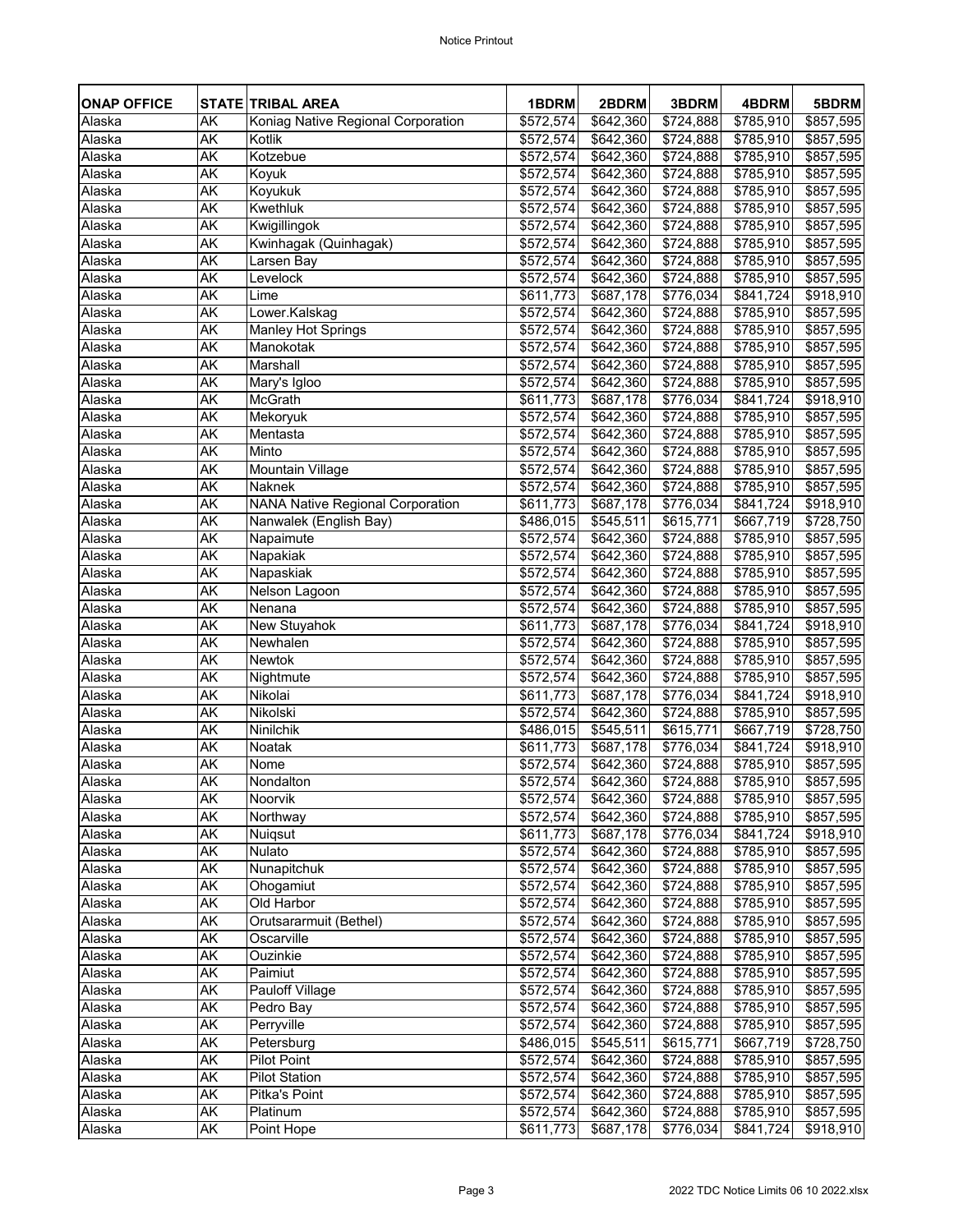| <b>ONAP OFFICE</b> |           | <b>STATE TRIBAL AREA</b>        | 1BDRM                 | 2BDRM             | 3BDRM                 | 4BDRM                 | 5BDRM                 |
|--------------------|-----------|---------------------------------|-----------------------|-------------------|-----------------------|-----------------------|-----------------------|
| Alaska             | AK        | Point Lay                       | \$611,773             | \$687,178         | $\overline{$776,034}$ | $\sqrt{841,724}$      | \$918,910             |
| Alaska             | AK        | Port Graham                     | \$486,015             | \$545,511         | \$615,771             | $\overline{$667,719}$ | \$728,750             |
| Alaska             | AK        | Port Heiden                     | \$572,574             | \$642,360         | \$724,888             | \$785,910             | \$857,595             |
| Alaska             | AK        | Port Lions                      | \$572,574             | \$642,360         | \$724,888             | \$785,910             | \$857,595             |
| Alaska             | AK        | Portage Creek                   | \$572,574             | \$642,360         | \$724,888             | \$785,910             | \$857,595             |
| Alaska             | AK        | Qagan Tayagungin (Sand Point)   | \$572,574             | \$642,360         | \$724,888             | \$785,910             | \$857,595             |
| Alaska             | <b>AK</b> | Qawalangin (Unalaska)           | \$572,574             | \$642,360         | \$724,888             | \$785,910             | \$857,595             |
| Alaska             | AK        | Rampart                         | \$572,574             | \$642,360         | \$724,888             | \$785,910             | \$857,595             |
| Alaska             | AK        | <b>Red Devil</b>                | \$572,574             | \$642,360         | \$724,888             | \$785,910             | \$857,595             |
| Alaska             | <b>AK</b> | Ruby                            | \$611,773]            | \$687,178         | \$776,034             | \$841,724             | \$918,910             |
| Alaska             | AK        | Russian Mission (Yukon)         | \$572,574             | \$642,360         | \$724,888             | \$785,910             | \$857,595             |
| Alaska             | AK        | Saint George                    | \$572,574             | \$642,360         | \$724,888             | \$785,910             | $\overline{$857,595}$ |
| Alaska             | <b>AK</b> | <b>Saint Michael</b>            | \$572,574             | \$642,360         | $\sqrt{$724,888}$     | \$785,910             | \$857,595             |
| Alaska             | AK        | <b>Saint Paul</b>               | \$572,574             | \$642,360         | \$724,888             | \$785,910             | \$857,595             |
| Alaska             | AK        | Salamatoff                      | \$486,015             | \$545,511         | \$615,771             | \$667,719             | \$728,750             |
| Alaska             | AK        | Savoonga                        | \$611,773             | \$687,178         | \$776,034             | \$841,724             | \$918,910             |
| Alaska             | AK        | Saxman                          | $\sqrt{486,015}$      | \$545,511         | \$615,771             | \$667,719             | \$728,750             |
| Alaska             | <b>AK</b> | Scammon Bay                     | \$572,574             | \$642,360         | \$724,888             | \$785,910             | \$857,595             |
| Alaska             | <b>AK</b> | Selawik                         | \$572,574             | \$642,360         | $\sqrt{$724,888}$     | $\overline{$785,910}$ | \$857,595             |
| Alaska             | AK        | Seldovia                        | \$486,015             | \$545,511         | \$615,771             | \$667,719             | \$728,750             |
| Alaska             | AK        | Shageluk                        | \$572,574             | \$642,360         | \$724,888             | \$785,910             | \$857,595             |
| Alaska             | AK        | Shaktoolik                      | \$572,574             | \$642,360         | \$724,888             | \$785,910             | \$857,595             |
| Alaska             | AK        | <b>Sheldon's Point</b>          | \$572,574             | \$642,360         | $\overline{$}724,888$ | \$785,910             | \$857,595             |
| Alaska             | AK        | Shishmaref                      | \$572,574             | \$642,360         | \$724,888             | \$785,910             | $\overline{$857,595}$ |
| Alaska             | <b>AK</b> | Sun'aq Tribe of Kodiak          | \$486,015             | \$545,511         | \$615,771             | \$667,719             | \$728,750             |
| Alaska             | AK        | Shungnak                        | \$611,773             | \$687,178         | \$776,034             | \$841,724             | \$918,910             |
| Alaska             | AK        | Sitka (Baranof Island HA)       | \$486,015             | \$545,511         | \$615,771             | \$667,719             | \$728,750             |
| Alaska             | ΑK        | Skagway                         | \$486,015             | \$545,511         | \$615,771]            | \$667,719             | \$728,750             |
| Alaska             | AK        | Sleetmute                       | \$572,574             | $\sqrt{$642,360}$ | $\sqrt{$724,888}$     | \$785,910             | \$857,595             |
| Alaska             | АK        | Solomon                         | \$572,574             | \$642,360         | \$724,888             | \$785,910             | \$857,595             |
| Alaska             | AK        | South Naknek                    | $\overline{$}572,574$ | $\sqrt{642,360}$  | \$724,888             | \$785,910             | \$857,595             |
| Alaska             | AK        | Stebbins                        | \$572,574             | \$642,360         | \$724,888             | \$785,910             | \$857,595             |
| Alaska             | AK        | <b>Stevens</b>                  | \$572,574             | \$642,360         | \$724,888             | \$785,910             | \$857,595             |
| Alaska             | <b>AK</b> | <b>Stoney River</b>             | \$611,773             | \$687,178         | \$776,034             | \$841,724]            | \$918,910             |
| Alaska             | AK        | Takotna                         | \$611,773]            | \$687,178         | \$776,034             | \$841,724]            | \$918,910             |
| Alaska             | AK        | <b>Tanacross</b>                | \$572,574             | \$642,360         | \$724,888             | $\sqrt{3785,910}$     | \$857,595             |
| Alaska             | <b>AK</b> | Tanana                          | \$611,773             | \$687,178         | \$776,034             | \$841,724             | \$918,910             |
| Alaska             | AK        | <b>Tangirnaq Native Village</b> | \$572,574]            | $\sqrt{$642,360}$ | \$724,888             | \$785,910             | \$857,595             |
| Alaska             | AK        | <b>Tatitlek</b>                 | \$486,015             | \$545,511         | \$615,771]            | \$667,719             | \$728,750             |
| Alaska             | AK        | <b>Tazlina</b>                  | \$486,015             | \$545,511         | \$615,771]            | \$667,719             | \$728,750             |
| Alaska             | AK        | Telida                          | \$611,773             | \$687,178         | \$776,034             | $\sqrt{$841,724}$     | \$918,910             |
| Alaska             | АK        | <b>Teller</b>                   | \$572,574             | \$642,360         | \$724,888             | \$785,910             | \$857,595             |
| Alaska             | AK        | <b>Tetlin</b>                   | \$572,574             | \$642,360         | \$724,888             | \$785,910             | \$857,595             |
| Alaska             | AK        | <b>Tlingit and Haida</b>        | \$486,015             | \$545,511         | \$615,771]            | \$667,719             | \$728,750             |
| Alaska             | AK        | Togiak                          | \$572,574             | \$642,360         | \$724,888             | \$785,910             | \$857,595             |
| Alaska             | AK        | <b>Toksook Bay</b>              | \$572,574             | \$642,360         | \$724,888             | \$785,910             | \$857,595             |
| Alaska             | AK        | <b>Tuluksak</b>                 | \$572,574             | \$642,360         | \$724,888             | \$785,910             | \$857,595             |
| Alaska             | АK        | Tuntutuliak                     | $\overline{$}572,574$ | \$642,360         | \$724,888             | \$785,910             | \$857,595             |
| Alaska             | AK        | Tununak                         | \$572,574             | \$642,360         | \$724,888             | \$785,910             | \$857,595             |
| Alaska             | AK        | <b>Twin Hills</b>               | \$572,574             | \$642,360         | \$724,888             | \$785,910             | \$857,595             |
| Alaska             | AK        | <b>Tyonek</b>                   | \$572,574             | \$642,360         | \$724,888             | \$785,910             | \$857,595             |
| Alaska             | AK        | Ugashik                         | \$572,574             | \$642,360         | \$724,888             | \$785,910             | \$857,595             |
| Alaska             | AK        | <b>Umkumiute</b>                | \$572,574             | \$642,360         | $\overline{$}724,888$ | \$785,910             | \$857,595             |
| Alaska             | AK        | Unalakleet                      | \$572,574             | \$642,360         | \$724,888             | \$785,910             | \$857,595             |
| Alaska             | AK        | Unga                            | \$572,574             | \$642,360         | \$724,888             | \$785,910             | \$857,595             |
| Alaska             | AK        | Venetie                         | \$572,574             | \$642,360         | $\sqrt{$724,888}$     | \$785,910             | \$857,595             |
| Alaska             | <b>AK</b> | Wainwright                      | $\sqrt{3611,773}$     | \$687,178         | \$776,034             | \$841,724             | \$918,910             |
| Alaska             | AK        | Wales                           | \$572,574             | \$642,360         | \$724,888             | \$785,910             | \$857,595             |
| Alaska             | AK        | <b>White Mountain</b>           | \$572,574             | \$642,360         | \$724,888             | \$785,910             | \$857,595             |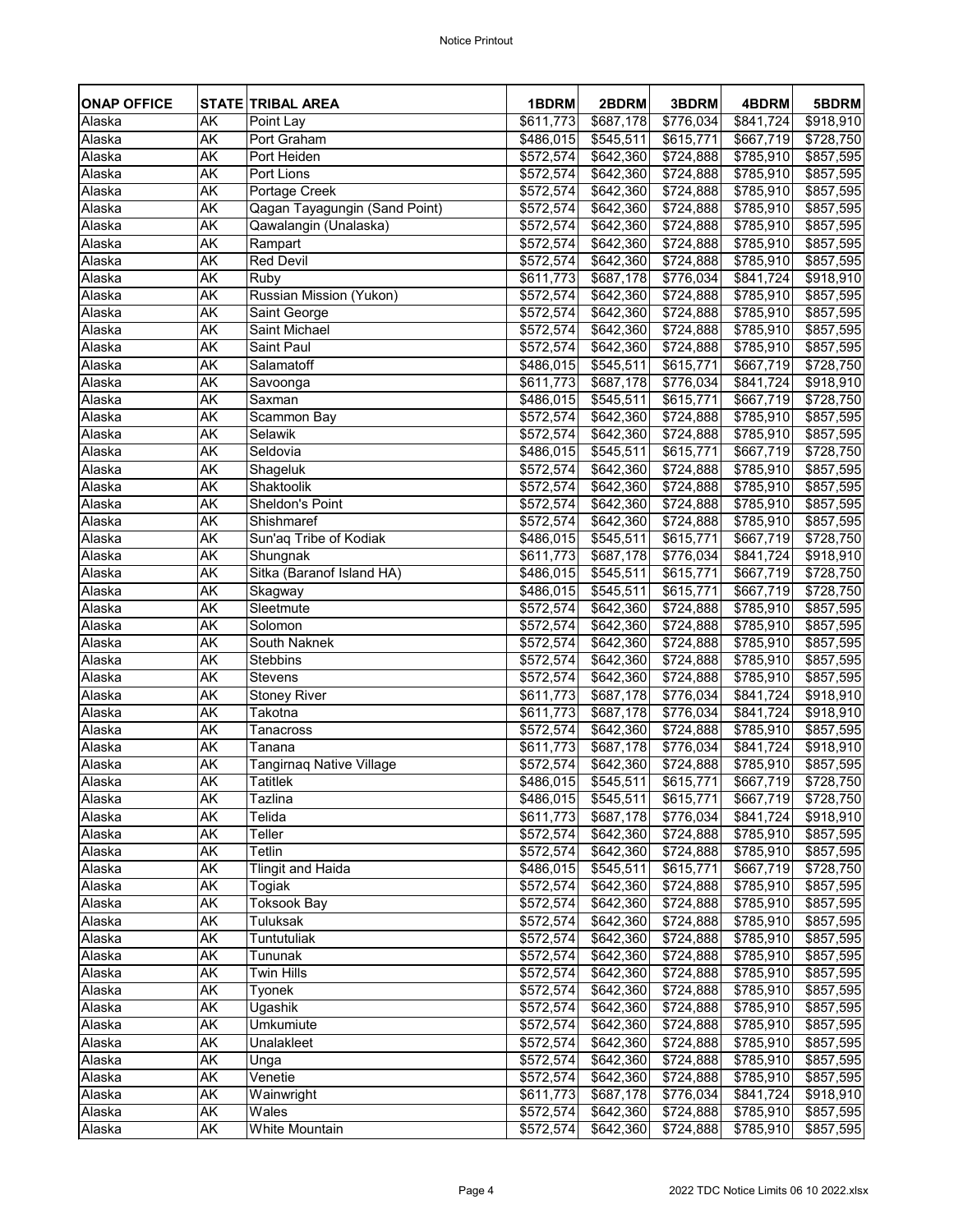| <b>ONAP OFFICE</b>   |    | <b>STATE TRIBAL AREA</b>                  | 1BDRM                 | 2BDRM                  | 3BDRM                  | 4BDRM                 | 5BDRM                 |
|----------------------|----|-------------------------------------------|-----------------------|------------------------|------------------------|-----------------------|-----------------------|
| Alaska               | AK | Wrangell                                  | \$486,015             | $\overline{$}545,511$  | \$615,771              | $\overline{$667,719}$ | \$728,750             |
| Alaska               | AK | Yakutat                                   | \$486,015             | \$545,511              | \$615,771              | \$667,719             | \$728,750             |
| Eastern/WoodlandsAL  |    | <b>MOWA Band of Choctaw Indians</b>       | \$286,651             | \$323,680              | \$366,735              | \$396,337             | \$429,110             |
| Eastern/WoodlandsAL  |    | Poarch Band of Creek Indians              | \$286,651             | \$323,680              | \$366,735              | $\overline{$396,337}$ | \$429,110             |
| Eastern/WoodlandsCT  |    | <b>Mashantucket Pequot Tribe</b>          | $\overline{$}369,118$ | $\sqrt{3}414,826$      | \$469,523              | \$508,617             | \$550,375             |
| Eastern/WoodlandsCT  |    | Mohegan Tribe of Connecticut              | \$369,118             | \$414,826              | \$469,523              | \$508,617             | \$550,375             |
| Eastern/WoodlandsFL  |    | Miccosukee Tribe (Miami Dade)             | \$296,486             | \$334,879              | \$379,485              | $\overline{$}410,155$ | \$444,081             |
| Eastern/WoodlandsFL  |    | Seminole Tribe - Hollywood (Broward Co.)  | \$289,950             | \$327,733              | \$371,539              | \$401,667             | \$434,917             |
| Eastern/WoodlandsFL  |    | Seminole Tribe - Tampa (Hillsborough Co.) | \$294,859             | \$333,212              | \$377,706              | \$408,304             | \$442,096             |
| Eastern/WoodlandsFL  |    | <b>Brighton Reservation (Glades Co.)</b>  | $\overline{$281,757}$ | $\overline{$318,440}$  | \$360,984              | \$390,242             | \$422,543             |
| Eastern/WoodlandsFL  |    | Immokalee Reservation (Collier Co.)       | \$281,757             | \$318,440              | \$360,984              | \$390,242             | \$422,543             |
| Eastern/WoodlandsFL  |    | Big Cypress Reservation (Broward/Hendry/  | \$289,950             | \$327,733              | \$371,539              | \$401,667             | \$434,917             |
| Eastern/Woodlands FL |    | Fort Pierce (St. Lucie Co.)               | \$294,859             | \$333,212              | \$377,706              | \$408,304             | \$442,096             |
| Eastern/WoodlandsIA  |    | Sac & Fox Tribe                           | \$340,013             | \$382,557              | \$433,279              | \$469,524             | \$508,130             |
| Eastern/Woodlands IN |    | Pokagon Band of Potawatomi                | \$378,501             | \$426,785              | \$483,957              | \$524,796             | \$568,067             |
| Eastern/WoodlandsMA  |    | Wampanoag Tribe - Aquinnah                | $\sqrt{3}471,884$     | \$531,135              | \$601,687              | \$652,099             | \$705,744             |
| Eastern/WoodlandsMA  |    | <b>Wampanoag Tribe - Mashpee</b>          | \$375,843             | \$422,860              | $\sqrt{3478,918}$      | $\sqrt{$518,976}$     | \$561,647             |
| Eastern/WoodlandsME  |    | <b>Aroostook Band of Micmac</b>           | \$317,606             | \$356,960              | \$404,043              | $\sqrt{3437,694}$     | \$473,633             |
| Eastern/WoodlandsME  |    | <b>Houlton Band of Maliseets</b>          | $\sqrt{$317,606}$     | \$356,960              | \$404,043              | \$437,694             | \$473,633             |
| Eastern/WoodlandsME  |    | Indian Township Passamaquody              | \$324,367             | \$364,914              | \$413,272              | \$447,828             | \$484,645             |
| Eastern/WoodlandsME  |    | <b>Penobscot Tribe</b>                    | \$324,367             | \$364,914              | \$413,272              | \$447,828             | \$484,645             |
| Eastern/WoodlandsME  |    | Pleasant Point Passamaquody               | \$324,367             | \$364,914              | \$413,272              | \$447,828             | \$484,645             |
| Eastern/Woodlands MI |    | <b>Bay Mills Indian Community</b>         | \$319,143             | \$359,467              | \$407,375              | \$441,602             | \$477,964             |
| Eastern/Woodlands MI |    | <b>Grand Traverse Band</b>                | $\overline{$319,210}$ | \$360,028              | \$408,319              | \$442,812             | \$479,336             |
| Eastern/Woodlands MI |    | <b>Hannahville Community</b>              | \$313,904             | \$353,519              | \$400,604              | $\sqrt{$434,244}$     | \$469,993             |
| Eastern/Woodlands MI |    | Huron Band of Potawatomi                  | \$324,365             | \$365,275              | \$413,910              | \$448,658             | \$485,591             |
| Eastern/Woodlands MI |    | Keweenaw Bay Indian Community             | \$319,160             | \$359,607              | \$407,611              | \$441,905             | \$478,307             |
| Eastern/Woodlands MI |    | Lac Vieux Desert Band                     | \$319,160             | \$359,607              | \$407,611              | \$441,905             | \$478,307             |
| Eastern/Woodlands MI |    | Little River Band of Ottawa               | \$319,210             | \$360,028              | \$408,319              | \$442,812             | \$479,336             |
| Eastern/Woodlands MI |    | Little Traverse Bay Band                  | \$326,150             | \$367,585              | \$416,718              | \$451,817             | \$489,048             |
| Eastern/Woodlands MI |    | Match-E-Be-NASH-She-Wish Band             | \$322,579             | \$362,964              | \$411,102              | \$445,500             | \$482,134             |
| Eastern/WoodlandsMI  |    | Pokagon Band of Potawatomi                | \$334,875             | \$377,452              | \$427,924              | \$463,980             | \$502,218             |
| Eastern/Woodlands MI |    | Saginaw Chippewa                          | \$333,073             | \$375,001              | \$424,880              | \$460,519             | \$498,418             |
| Eastern/WoodlandsMI  |    | Sault Ste. Marie Tribe                    | $\overline{$}319,143$ | \$359,467              | \$407,375              | \$441,602             | \$477,964             |
| Eastern/Woodlands MI |    | Sault Ste. Marie Tribe - Marquette        | \$319,160             | \$359,607              | \$407,611              | \$441,905             | \$478,307             |
| Eastern/Woodlands MI |    | Sault Ste. Marie Tribe - Escanaba         | \$313,904             | \$353,519              | \$400,604              | \$434,244             | \$469,993             |
| Eastern/WoodlandsMN  |    | Bois Forte Band of Minnesota Chippewa     | \$359,148             | \$403,759              | \$457,083              | \$495,194             | \$535,868             |
| Eastern/WoodlandsMN  |    | Fond Du Lac Band of Minn. Chippewa        | \$369,658             | \$415,936              | \$471,098              | \$510,516             | \$552,495             |
| Eastern/WoodlandsMN  |    | Grand Portage Band of Minn. Chippewa      | \$369,658             | \$415,936              | \$471,098              | \$510,516             |                       |
| Eastern/WoodlandsMN  |    | Leech Lake Band of Minnesota Chippewa     | \$334,858             |                        |                        | \$463,678             | \$552,495             |
| Eastern/WoodlandsMN  |    | <b>Lower Sioux</b>                        | $\overline{$}343,600$ | \$377,311<br>\$387,318 | \$427,688<br>\$439,131 | \$476,143             | \$501,875             |
| Eastern/WoodlandsMN  |    |                                           |                       |                        |                        |                       | \$515,388             |
|                      |    | Mille Lacs Band of Minnesota Chippewa     | \$366,205             | \$412,298              | \$467,135              | \$506,316             | \$547,982             |
| Eastern/WoodlandsMN  |    | <b>Prairie Island Sioux</b>               | \$388,844             | \$437,559              | \$495,611              | \$537,093             | \$581,263             |
| Eastern/WoodlandsMN  |    | Red Lake Band of Chippewa                 | \$334,858             | \$377,311              | \$427,688              | \$463,678             | \$501,875             |
| Eastern/WoodlandsMN  |    | <b>Shakopee Sioux</b>                     | \$388,827             | \$437,418              | \$495,375              | \$536,791             | \$580,920             |
| Eastern/WoodlandsMN  |    | <b>Upper Sioux Indian Community</b>       | \$380,068             | \$427,271              | \$483,696              | $\overline{$}524,023$ | \$567,064             |
| Eastern/WoodlandsMN  |    | White Earth Band of Minnesota Chippewa    | \$340,147             | \$383,681              | \$435,168              | \$471,943             | \$510,875             |
| Eastern/WoodlandsMS  |    | Mississippi Choctaw Tribe                 | $\overline{$}283,094$ | \$319,993              | \$362,771              | \$392,191             | \$424,658             |
| Eastern/WoodlandsNC  |    | <b>Coharie State Tribe</b>                | \$304,617             | \$343,211              | \$388,378              | \$419,411             | \$454,005             |
| Eastern/WoodlandsNC  |    | <b>Eastern Cherokee</b>                   | \$312,818             | \$352,623              | \$399,141              | \$431,106             | \$466,685             |
| Eastern/WoodlandsNC  |    | Haliwa-Saponi State Tribe                 | \$309,542             | \$348,930              | \$394,961              | \$426,591             | \$461,797             |
| Eastern/WoodlandsNC  |    | <b>Lumbee State Tribe</b>                 | \$304,617             | \$343,211              | \$388,378              | \$419,411             | \$454,005             |
| Eastern/WoodlandsNC  |    | <b>Meherrin State Tribe</b>               | \$304,617             | \$343,211              | \$388,378              | \$419,411             | \$454,005             |
| Eastern/WoodlandsNC  |    | <b>Waccamaw Siouan State Tribe</b>        | \$304,617             | \$343,211              | \$388,378              | \$419,411             | \$454,005             |
| Eastern/WoodlandsNY  |    | Cayuga Nation                             | \$374,216             | \$420,732              | \$476,320              | \$516,047             | \$558,439             |
| Eastern/WoodlandsNY  |    | Oneida Nation of New York                 | \$356,973             | \$401,603              | \$454,825              | \$492,858             | \$533,378             |
| Eastern/WoodlandsNY  |    | Onondaga Nation                           | $\sqrt{3}356,973$     | \$401,603              | $\sqrt{3454,825}$      | \$492,858             | $\overline{$}533,378$ |
| Eastern/WoodlandsNY  |    | Seneca Nation of New York                 | \$374,216             | \$420,732              | \$476,320              | \$516,047             | \$558,439             |
| Eastern/WoodlandsNY  |    | Shinnecock                                | \$452,915             | \$510,096              | \$578,051              | \$626,602             | \$678,190             |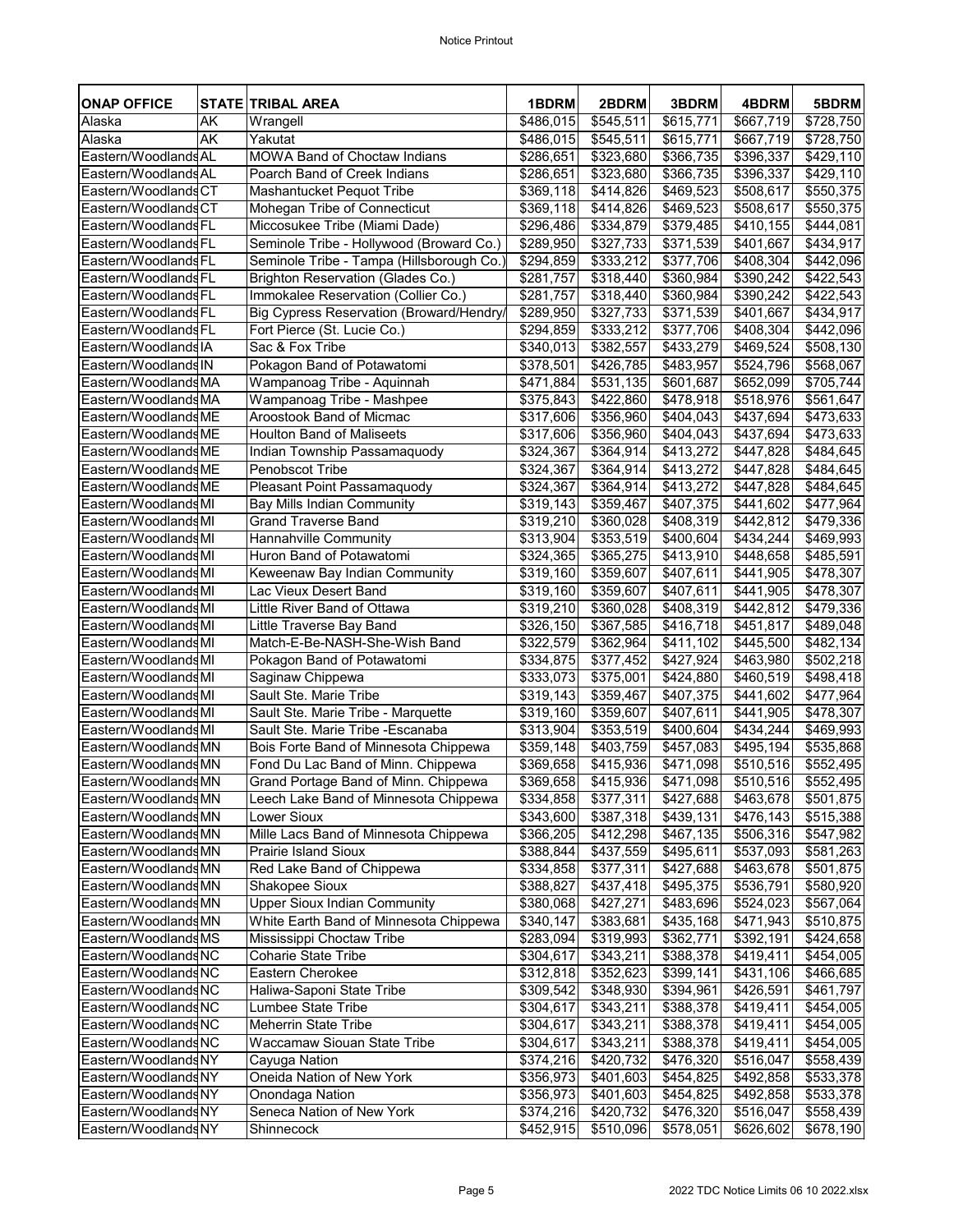| <b>ONAP OFFICE</b>                        |                 | <b>STATE TRIBAL AREA</b>                                                | 1BDRM                  | 2BDRM                  | 3BDRM                  | 4BDRM                  | 5BDRM                  |
|-------------------------------------------|-----------------|-------------------------------------------------------------------------|------------------------|------------------------|------------------------|------------------------|------------------------|
| Eastern/WoodlandsNY                       |                 | St. Regis Mohawk Tribe                                                  | $\overline{$334,634}$  | \$376,567              | \$426,534              | $\sqrt{462,238}$       | \$500,253              |
| Eastern/Woodlands NY                      |                 | Tonawanda Band of Senecas                                               | \$374,216              | \$420,732              | \$476,320              | \$516,047              | \$558,439              |
| Eastern/WoodlandsNY                       |                 | <b>Tuscarora Nation</b>                                                 | $\overline{$353,468}$  | \$397,904              | $\overline{$450,792}$  | \$488,582              | $\overline{$}528,782$  |
| Eastern/WoodlandsRI                       |                 | Narragansett Tribe                                                      | \$367,383              | \$412,937              | \$467,423              | \$506,365              | \$547,947              |
| Eastern/Woodlands SC                      |                 | Catawba Indian Tribe                                                    | \$302,983              | $\sqrt{$}341,424$      | \$386,392              | \$417,288              | \$451,714              |
| Eastern/Woodlands VA                      |                 | Nansemond Indian Tribe                                                  | \$311,184              | \$350,837              | \$397,155              | \$428,984              | \$464,394              |
| Eastern/Woodlands VA                      |                 | Monacan Indian Tribe                                                    | \$306,236              | \$344,757              | \$389,949              | \$420,990              | \$455,683              |
| Eastern/Woodlands VA                      |                 | <b>Chickahominy Tribe</b>                                               | \$325,897              | $\overline{$367,035}$  | \$415,240              | \$448,355              | \$485,320              |
| Eastern/Woodlands VA                      |                 | Eastern Chickahominy Tribe                                              | \$325,897              | \$367,035              | \$415,240              | \$448,355              | \$485,320              |
| Eastern/Woodlands VA                      |                 | Upper Mattaponi Tribe                                                   | \$325,897              | $\overline{$367,035}$  | $\sqrt{415,240}$       | \$448,355              | \$485,320              |
| Eastern/Woodlands VA                      |                 | Pamunkey                                                                | \$325,897              | \$367,035              | \$415,240              | \$448,355              | \$485,320              |
| Eastern/Woodlands VA                      |                 | Rappahonock Tribe                                                       | \$325,897              | \$367,035              | \$415,240              | \$448,355              | \$485,320              |
| Eastern/Woodlands WI                      |                 | <b>Bad River Band</b>                                                   | \$343,567              | \$387,038              | \$438,659              | \$475,538              | \$514,702              |
| Eastern/Woodlands WI                      |                 | <b>Forest County Potawatami</b>                                         | \$340,063              | \$382,979              | \$433,987              | \$470,431              | \$509,159              |
| Eastern/Woodlands WI                      |                 | <b>Ho-Chunk Nation</b>                                                  | $\sqrt{347,070}$       | \$391,097              | $\sqrt{443,330}$       | \$480,646              | \$520,244              |
| Eastern/Woodlands WI                      |                 | <b>Lac Courte Oreilles</b>                                              | \$343,567              | \$387,038              | \$438,659              | \$475,538              | \$514,702              |
| Eastern/Woodlands WI                      |                 | Lac Du Flambeau Band                                                    | \$340,063              | \$382,979              | \$433,987              | \$470,431              | \$509,159              |
| Eastern/Woodlands WI                      |                 | Menominee Indian Tribe                                                  | \$367,823              | \$413,205              | \$467,582              | \$506,450              | \$548,009              |
| Eastern/Woodlands WI                      |                 | Oneida Tribe                                                            | \$367,823              | \$413,205              | \$467,582              | $\overline{$}506,450$  | \$548,009              |
| Eastern/Woodlands WI                      |                 | Red Cliff Band of Lake Superior Chippewa                                | \$343,567              | \$387,038              | \$438,659              | \$475,538              | \$514,702              |
| Eastern/Woodlands WI                      |                 | Saint Croix Chippewa                                                    | \$343,567              | \$387,038              | \$438,659              | \$475,538              | \$514,702              |
| Eastern/Woodlands WI                      |                 | Sokagoan Chippewa Tribe                                                 | \$340,063              | \$382,979              | \$433,987              | \$470,431              | \$509,159              |
| Eastern/Woodlands WI                      |                 | <b>Stockbridge-Munsee Tribe</b>                                         | \$343,533              | \$386,757              | \$438,186              | $\sqrt{3474,933}$      | \$514,015              |
| <b>Northern Plains</b>                    | CO              | Southern Ute Tribe                                                      | \$312,610              | \$351,777              | \$398,450              | $\overline{$431,801}$  | \$467,312              |
| <b>Northern Plains</b>                    | $\overline{C}$  | <b>Ute Mountain Tribe</b>                                               | \$321,285              | \$361,222              | \$408,948              | \$443,057              | $\overline{$479,452}$  |
| <b>Northern Plains</b>                    | <b>MT</b>       | <b>Blackfeet Tribe</b>                                                  | \$334,161              | \$376,019              | \$425,903              | \$461,549              | \$499,505              |
| <b>Northern Plains</b>                    | <b>MT</b>       | <b>Crow Tribe</b>                                                       | \$336,017              | \$378,170              | \$428,379              | $\overline{$}464,255$  | \$502,442              |
| Northern Plains<br><b>Northern Plains</b> | <b>MT</b><br>МT | Fort Belknap Indian Community<br><b>Fort Peck Assiniboine and Sioux</b> | \$315,076<br>\$325,608 | \$355,239              | \$402,807              | \$436,786              | \$472,796<br>\$487,874 |
| <b>Northern Plains</b>                    | <b>MT</b>       | Little Shell Chippewa                                                   | \$279,622              | \$366,836<br>\$309,048 | \$415,781<br>\$350,283 | \$450,748<br>\$379,340 | \$408,819              |
| <b>Northern Plains</b>                    | MT              | Northern Cheyenne                                                       | \$336,017              | \$378,170              | \$428,379              | \$464,255              | \$502,442              |
| <b>Northern Plains</b>                    | <b>MT</b>       | Rocky Boy Chippewa-Cree                                                 | $\sqrt{$315,076}$      | \$355,239              | \$402,807              | \$436,786              | $\sqrt{3}472,796$      |
| <b>Northern Plains</b>                    | <b>MT</b>       | Salish and Kootenai Tribes                                              | \$322,016              | \$362,795              | \$411,205              | \$445,790              | \$482,508              |
| <b>Northern Plains</b>                    | <b>ND</b>       | <b>Devils Lake Sioux</b>                                                | $\overline{$}333,073$  | $\overline{$}375,001$  | $\sqrt{24,880}$        | $\overline{$}460,519$  | \$498,418              |
| <b>Northern Plains</b>                    | <b>ND</b>       | <b>Ft. Berthold Affiliated Tribes</b>                                   | \$319,160              | \$359,607              | \$407,611              | \$441,905              | \$478,307              |
| Northern Plains                           | <b>ND</b>       | <b>Standing Rock Sioux</b>                                              | \$334,825              | \$377,030              | \$427,216              | \$463,073              | \$501,189              |
| <b>Northern Plains</b>                    | <b>ND</b>       | <b>Trenton Band of Chippewa</b>                                         | \$327,851              | \$369,193              | \$418,345              | \$453,463              | \$490,790              |
| <b>Northern Plains</b>                    | <b>ND</b>       | Turtle Mountain Band of Chippewa                                        | \$329,570              | $\sqrt{3}370,942$      | \$420,209              | \$455,412              | \$492,875              |
| <b>Northern Plains</b>                    | <b>NE</b>       | Northern Ponca Tribe of Nebraska                                        | \$319,059              | \$358,765              | \$406,194]             | \$440,090              | \$476,248              |
| <b>Northern Plains</b>                    | <b>NE</b>       | Omaha Tribe                                                             | \$319,059              | \$358,765              | \$406,194              | \$440,090              | \$476,248              |
| <b>Northern Plains</b>                    | <b>NE</b>       | <b>Santee Sioux Tribe</b>                                               | \$310,384              | \$349,319              | \$395,696              | \$428,835              | \$464,108              |
| <b>Northern Plains</b>                    | <b>NE</b>       | Winnebago Tribe                                                         | \$319,059              | \$358,765              | \$406,194]             | \$440,090              | \$476,248              |
| <b>Northern Plains</b>                    | <b>SD</b>       | <b>Cheyenne River Sioux</b>                                             | \$300,008              | $\sqrt{3338,265}$      | \$383,570              | \$415,932              | \$450,225              |
| Northern Plains                           | <b>SD</b>       | <b>Crow Creek Sioux</b>                                                 | $\sqrt{$303,444}$      | \$341,763              | \$387,297              | $\sqrt{3}419,830$      | \$454,395              |
| <b>Northern Plains</b>                    | <b>SD</b>       | Flandreau Santee Sioux                                                  | \$333,039              | \$374,720              | \$424,408              | \$459,914              | \$497,731              |
| <b>Northern Plains</b>                    | <b>SD</b>       | Lower Brule Sioux                                                       | \$324,264]             | \$364,432              | \$412,493              | \$446,844              | $\overline{$}483,532$  |
| <b>Northern Plains</b>                    | <b>SD</b>       | Oglala Sioux of Pine Ridge Reservation                                  | \$319,109              | \$359,186              | \$406,902              | \$440,998              | \$477,277              |
| <b>Northern Plains</b>                    | <b>SD</b>       | <b>Rosebud Sioux</b>                                                    | \$324,264              | \$364,432              | \$412,493              | \$446,844              | \$483,532              |
| <b>Northern Plains</b>                    | <b>SD</b>       | Sisseton-Wahpeton Sioux                                                 | \$306,931              | \$345,681              | $\sqrt{3391,733}$      | \$424,635              | \$459,595              |
| <b>Northern Plains</b>                    | <b>SD</b>       | <b>Yankton Sioux</b>                                                    | \$313,955              | \$353,940              | \$401,312              | \$435,151              | \$471,023              |
| <b>Northern Plains</b>                    | UT              | <b>Goshute Reservation</b>                                              | \$338,727              | \$382,157              | \$433,488              | \$470,152              | \$508,946              |
| <b>Northern Plains</b>                    | UT              | NW Band of Shoshoni Nation                                              | \$346,276              | \$391,024              | \$443,768              | \$481,435              | \$521,205              |
| <b>Northern Plains</b>                    | UT              | <b>Skull Valley Band of Goshute</b>                                     | \$342,441              | \$386,459              | \$438,440              | $\overline{$}475,565$  | \$514,820              |
| <b>Northern Plains</b>                    | UT              | Uintah & Ouray Ute Indian Tribe                                         | \$342,441              | \$386,459              | \$438,440              | \$475,565              | \$514,820              |
| <b>Northern Plains</b>                    | UT              | <b>Utah Paiute Tribe</b>                                                | \$329,443              | \$371,400              | \$421,109              | \$456,618              | \$494,258              |
| <b>Northern Plains</b>                    | <b>WY</b>       | Northern Arapahoe                                                       | \$316,567              | \$356,604              | \$404,154]             | \$438,126              | \$474,205              |
| <b>Northern Plains</b><br>Northwest       | <b>WY</b><br>ID | Shoshone Tribe of the Wind River Res.<br><b>Coeur D'Alene Tribe</b>     | \$316,567<br>\$357,690 | \$356,604<br>\$402,675 | \$404,154<br>\$456,208 | \$438,126<br>\$494,459 | \$474,205<br>\$535,145 |
| Northwest                                 | ID              | Fort Hall Shoshone-Bannock                                              | \$338,240              | \$381,108              | \$431,983              | \$468,329              | \$506,908              |
|                                           |                 |                                                                         |                        |                        |                        |                        |                        |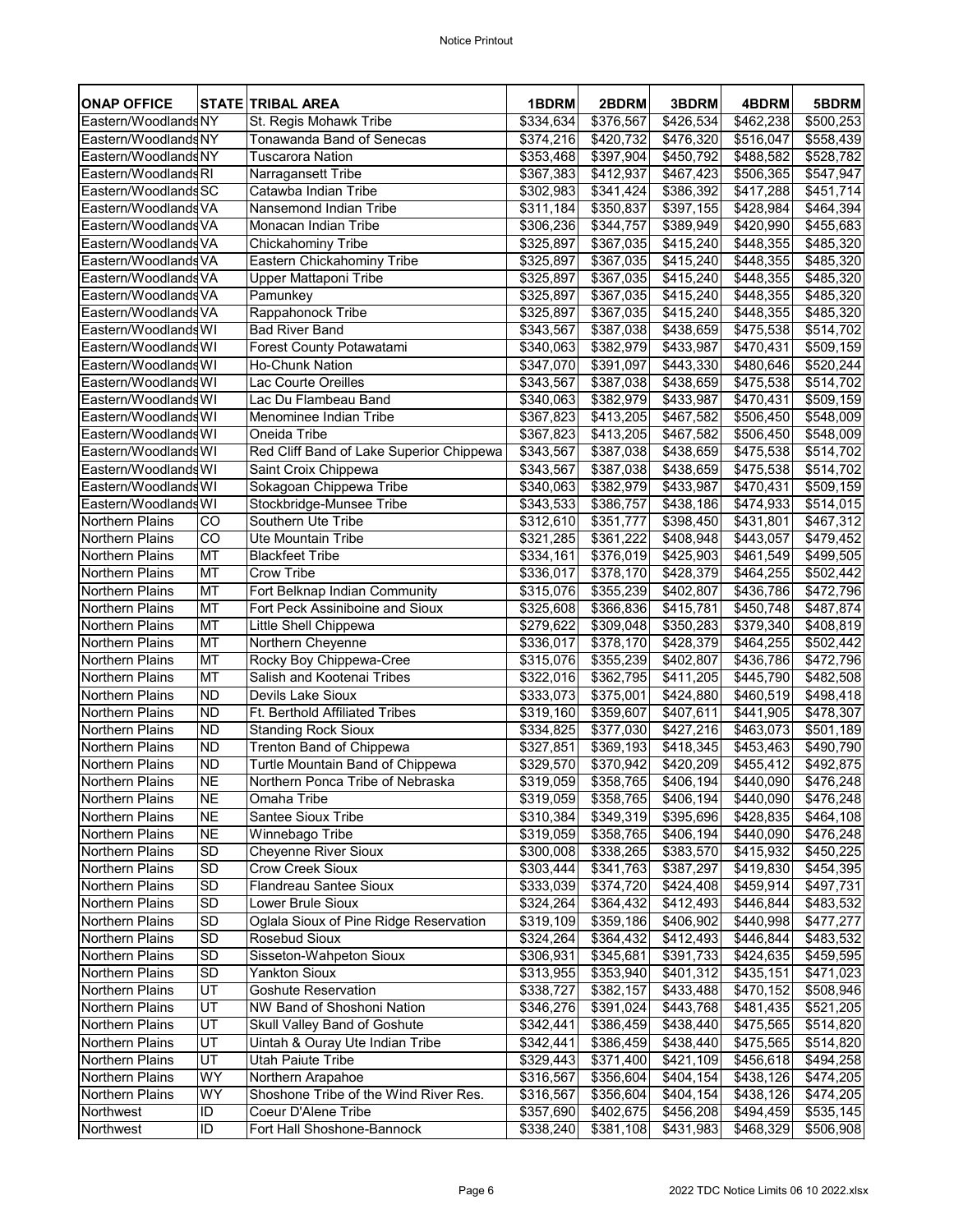| <b>ONAP OFFICE</b>     |                        | <b>STATE TRIBAL AREA</b>                    | 1BDRM                         | 2BDRM                  | 3BDRM                  | 4BDRM                  | 5BDRM                  |
|------------------------|------------------------|---------------------------------------------|-------------------------------|------------------------|------------------------|------------------------|------------------------|
| Northwest              | ID                     | Kootenai Tribe                              | $\overline{$}357,690$         | \$402,675              | $\sqrt{456,208}$       | \$494,459              | \$535,145              |
| Northwest              | ID                     | <b>Nez Perce Tribe</b>                      | \$357,690                     | \$402,675              | \$456,208              | \$494,459              | \$535,145              |
| Northwest              | <b>OR</b>              | <b>Burns-Paiute Tribe</b>                   | \$366,609                     | \$412,645              | \$467,459              | \$506,626              | \$548,304              |
| Northwest              | <b>OR</b>              | <b>Coos Bay Confederated Tribes</b>         | \$388,525                     | \$437,674              | \$496,041              | \$537,741              | \$582,026              |
| Northwest              | <b>OR</b>              | Coquille Indian Tribe                       | \$388,525                     | \$437,674              | \$496,041              | $\overline{$}537,741$  | $\overline{$582,026}$  |
| Northwest              | <b>OR</b>              | <b>Cow Creek Tribes</b>                     | \$388,525                     | \$437,674              | \$496,041              | \$537,741              | \$582,026              |
| Northwest              | <b>OR</b>              | <b>Grand Ronde Confederated Tribes</b>      | \$386,668                     | \$435,522              | \$493,565              | \$535,034              | \$579,088              |
| Northwest              | <b>OR</b>              | <b>Klamath Indian Tribe</b>                 | \$368,344                     | \$414,534              | \$469,559              | \$508,877              | \$550,732              |
| Northwest              | <b>OR</b>              | <b>Siletz Confederated Tribes</b>           | \$386,668                     | \$435,522              | \$493,565              | \$535,034              | \$579,088              |
| Northwest              | <b>OR</b>              | <b>Umatilla Confederated Tribes</b>         | \$374,036                     | \$421,250              | \$477,363              | \$517,453              | \$560,054              |
| Northwest              | <b>OR</b>              | <b>Warm Springs Confederated Tribes</b>     | \$374,036                     | \$421,250              | \$477,363              | \$517,453              | \$560,054              |
| Northwest              | <b>WA</b>              | <b>Chehalis Confederated Tribes</b>         | \$396,074                     | \$446,541              | \$506,321              | \$549,024              | \$594,285              |
| Northwest              | <b>WA</b>              | <b>Colville Confederated Tribes</b>         | \$381,829                     | \$430,641              | \$488,395              | \$529,648              | \$573,332              |
| Northwest<br>Northwest | <b>WA</b><br><b>WA</b> | Cowlitz<br><b>Hoh Indian Tribe</b>          | \$381,220                     | $\sqrt{2}429,331$      | \$486,514              | \$527,369              | \$570,785              |
| <b>Northwest</b>       |                        | Jamestown S'Kallam Tribe                    | \$408,707                     | \$460,813              | \$522,524              | \$566,605              | \$613,319              |
| Northwest              | <b>WA</b><br><b>WA</b> |                                             | \$395,709                     | \$445,754              | \$505,192              | \$547,657              | \$592,757              |
| Northwest              | <b>WA</b>              | Kalispel Indian Community                   | \$380,094                     | \$428,752              | \$486,295              | \$527,396              | \$570,904              |
| Northwest              | <b>WA</b>              | Lower Elwha Tribal Community<br>Lummi Tribe | \$395,709                     | \$445,754]             | \$505,192              | \$547,657              | \$592,757              |
| Northwest              | <b>WA</b>              | <b>Makah Indian Tribe</b>                   | \$406,241                     | $\overline{$457,351}$  | \$518,167              | \$561,620              | \$607,835              |
| Northwest              | <b>WA</b>              | <b>Muckleshoot Indian Tribe</b>             | \$408,707                     | \$460,813              | \$522,524              | \$566,605              | \$613,319              |
| Northwest              | <b>WA</b>              | Nisqually Indian Community                  | \$408,707<br>$\sqrt{408,707}$ | \$460,813<br>\$460,813 | \$522,524<br>\$522,524 | \$566,605<br>\$566,605 | \$613,319<br>\$613,319 |
| Northwest              | <b>WA</b>              | <b>Nooksack Tribe</b>                       | \$406,241                     | \$457,351              | \$518,167              | \$561,620              | \$607,835              |
| Northwest              | <b>WA</b>              | Port Gamble S'Kallam Tribe                  | \$395,709                     | \$445,754              | $\overline{$505,192}$  | \$547,657              | \$592,757              |
| Northwest              | <b>WA</b>              | <b>Puyallup Tribe</b>                       | \$408,707                     | \$460,813              | \$522,524              | \$566,605              | \$613,319              |
| Northwest              | <b>WA</b>              | <b>Quileute Tribe</b>                       | \$408,707                     | \$460,813              | \$522,524              | \$566,605              | \$613,319              |
| Northwest              | <b>WA</b>              | <b>Quinault Tribe</b>                       | \$403,502                     | \$455,146              | \$516,225              | \$559,851              | \$606,035              |
| Northwest              | <b>WA</b>              | <b>Samish Nation</b>                        | \$406,241                     | \$457,351              | \$518,167              | \$561,620              | \$607,835              |
| Northwest              | WA                     | Sauk-Suiattle Indian Tribe                  | \$397,566                     | \$447,906              | \$507,668              | \$550,364              | \$595,694]             |
| Northwest              | <b>WA</b>              | <b>Shoalwater Bay Tribe</b>                 | \$403,502                     | \$455,146              | \$516,225              | \$559,851              | \$606,035              |
| Northwest              | <b>WA</b>              | <b>Skokomish Indian Tribe</b>               | \$403,502                     | \$455,146              | \$516,225              | \$559,851              | \$606,035              |
| Northwest              | <b>WA</b>              | Snoqualmie                                  | \$406,241                     | \$457,351              | \$518,167              | \$561,620              | \$607,835              |
| Northwest              | WA                     | Spokane Tribe                               | \$380,094                     | \$428,752              | \$486,295              | \$527,396              | \$570,904              |
| Northwest              | <b>WA</b>              | <b>Squaxin Island Tribe</b>                 | $\overline{$}403,502$         | $\sqrt{3}455,146$      | \$516,225              | \$559,851              | \$606,035              |
| Northwest              | WA                     | <b>Stillaguamish Tribe</b>                  | \$406,241                     | \$457,351              | \$518,167              | \$561,620              | \$607,835              |
| Northwest              | <b>WA</b>              | <b>Suquamish Tribal Council</b>             | \$408,707                     | \$460,813              | \$522,524              | \$566,605              | \$613,319              |
| Northwest              | <b>WA</b>              | Swinomish Indians                           | \$406,241                     | \$457,351              | \$518,167              | \$561,620              | \$607,835              |
| Northwest              | WA                     | <b>Tulalip Tribes</b>                       | \$417,382                     | $\overline{$470,259}$  | \$533,022              | \$577,861              | \$625,459              |
| Northwest              | <b>WA</b>              | <b>Upper Skagit Tribe</b>                   | \$406,241                     | \$457,351              | \$518,167              | \$561,620              | \$607,835              |
| Northwest              | <b>WA</b>              | Yakama Indian Nation                        | \$376,015                     | \$423,663              | \$480,215              | \$520,616              | \$563,501              |
| <b>Southern Plains</b> | <b>KS</b>              | lowa Tribe of Kansas and Nebraska           | $\overline{$}311,222$         | \$351,437              | \$398,194              | \$430,340              | $\sqrt{$465,926}$      |
| <b>Southern Plains</b> | <b>KS</b>              | Kickapoo Tribe                              | \$306,320                     | \$346,078              | \$392,234              | \$423,974              | \$459,053              |
| <b>Southern Plains</b> | KS                     | Prairie Band of Potawatomi                  | \$306,320                     | \$346,078              | \$392,234              | \$423,974              | \$459,053              |
| <b>Southern Plains</b> | <b>KS</b>              | Sac and Fox of Missouri                     | \$306,320                     | \$346,078              | \$392,234              | \$423,974              | \$459,053              |
| <b>Southern Plains</b> | LA                     | Chitimacha Tribe                            | \$294,473                     | \$332,319              | \$376,400              | \$406,702              | \$440,309              |
| <b>Southern Plains</b> | LA                     | <b>Coushatta Tribe</b>                      | \$294,473                     | \$332,319              | \$376,400              | \$406,702              | \$440,309              |
| <b>Southern Plains</b> | LA                     | Jena Band of Choctaw                        | \$281,401                     | \$318,028              | \$360,509              | \$389,724              | \$421,981              |
| <b>Southern Plains</b> | LA                     | Tunica-Biloxi Tribe                         | \$281,401                     | \$318,028              | \$360,509              | $\sqrt{389,724}$       | \$421,981              |
| <b>Southern Plains</b> | OK                     | Absentee-Shawnee                            | \$284,903                     | \$322,317              | \$365,584              | \$395,349              | \$428,109              |
| <b>Southern Plains</b> | OK                     | Alabama-Quassarte Tribal Town               | \$284,494                     | \$321,063              | \$363,655              | \$392,933              | \$425,403              |
| <b>Southern Plains</b> | OK                     | <b>Apache Tribe</b>                         | \$279,358                     | \$314,988              | \$356,593              | \$385,185              | \$416,983              |
| <b>Southern Plains</b> | OK                     | <b>Caddo Tribe</b>                          | \$279,358                     | \$314,988              | $\sqrt{$356,593}$      | \$385,185              | \$416,983              |
| <b>Southern Plains</b> | OK                     | Cherokee Nation                             | $\sqrt{$284,494}$             | \$321,063              | \$363,655              | \$392,933              | $\overline{$}425,403$  |
| <b>Southern Plains</b> | OK                     | <b>Cheyenne-Arapaho Tribes</b>              | \$277,900                     | \$313,738              | \$355,434              | \$384,099              | \$415,852              |
| <b>Southern Plains</b> | OK                     | Chickasaw                                   | \$266,287                     | \$300,696              | \$340,702              | \$368,207              | \$398,655              |
| <b>Southern Plains</b> | OK                     | <b>Choctaw Nation</b>                       | \$273,056                     | \$308,558              | \$349,750              | \$378,077              | \$409,366              |
| Southern Plains        | $\overline{OK}$        | Citizen Band Potawatomi Tribe               | \$284,903                     | \$322,317              | \$365,584              | \$395,349              | \$428,109              |
| Southern Plains        | $\overline{OK}$        | <b>Comanche Tribe</b>                       | \$277,724                     | \$313,201              | \$354,607              | \$383,063              | \$414,692              |
| <b>Southern Plains</b> | OK                     | <b>Delaware Tribe</b>                       | \$279,358                     | \$314,988              | \$356,593              | \$385,185              | \$416,983              |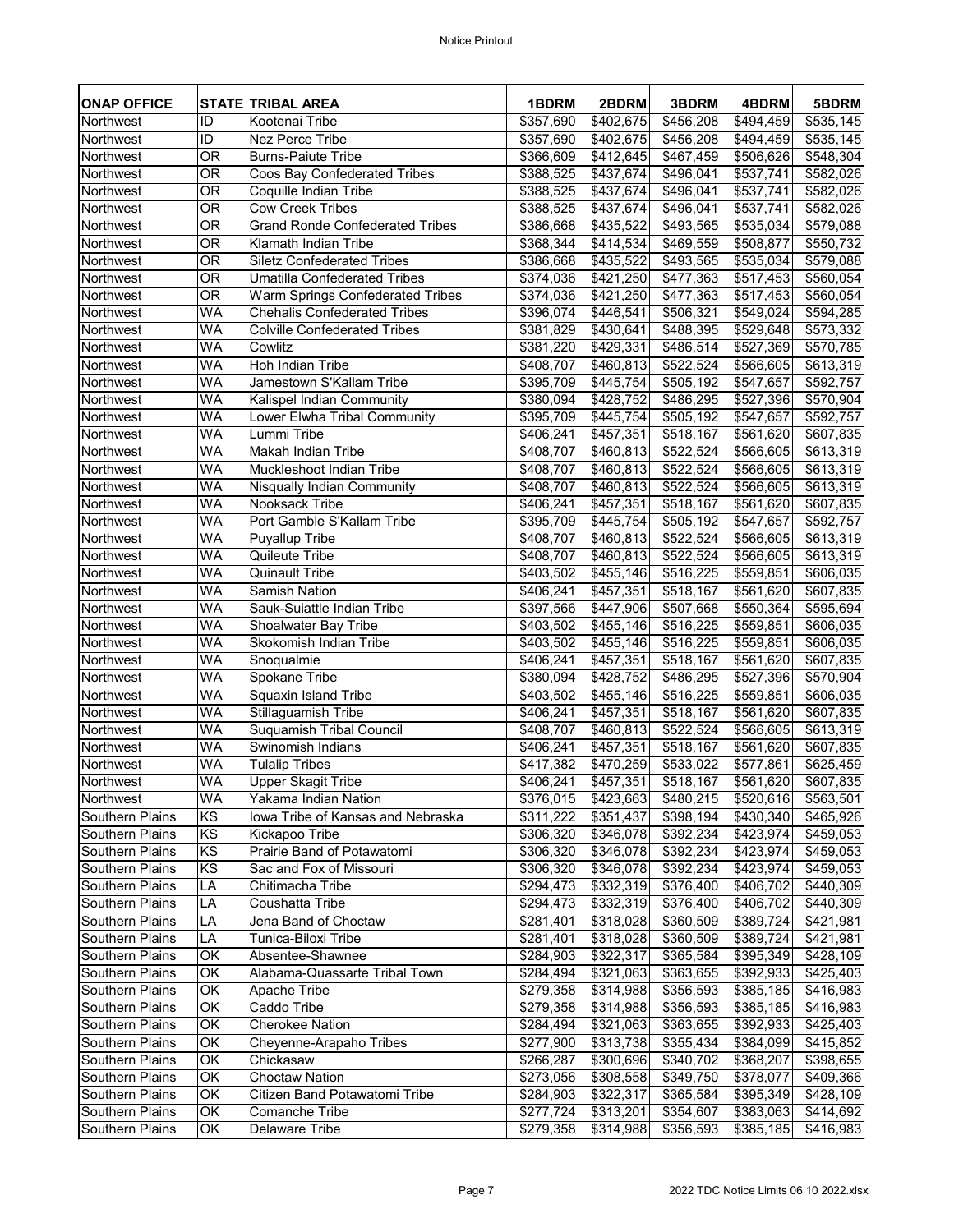| <b>ONAP OFFICE</b>     |                 | <b>STATE TRIBAL AREA</b>            | 1BDRM                  | 2BDRM                  | 3BDRM                  | 4BDRM                              | 5BDRM                  |
|------------------------|-----------------|-------------------------------------|------------------------|------------------------|------------------------|------------------------------------|------------------------|
| <b>Southern Plains</b> | OK              | Delaware Tribe of Indians (Eastern) | $\sqrt{284,494}$       | \$321,063              | \$363,655              | \$392,933                          | \$425,403              |
| Southern Plains        | OK              | <b>Eastern Shawnee Tribe</b>        | \$281,285              | \$317,669              | \$359,958              | \$389,033                          | \$421,207              |
| <b>Southern Plains</b> | $\overline{OK}$ | Fort Sill Apache Tribe              | $\sqrt{279,358}$       | $\overline{$}314,988$  | \$356,593              | \$385,185                          | $\overline{$416,983}$  |
| <b>Southern Plains</b> | $\overline{OK}$ | lowa Tribe of Oklahoma              | \$296,341              | \$334,822              | \$379,489              | \$410,205                          | \$444,146              |
| <b>Southern Plains</b> | OK              | <b>Kaw Tribe</b>                    | \$274,632              | $\overline{$}310,165$  | \$351,461              | \$379,854                          | \$411,270              |
| <b>Southern Plains</b> | OK              | Kialegee Tribal Town                | \$273,056              | \$308,558              | $\overline{$}349,750$  | \$378,077                          | \$409,366              |
| <b>Southern Plains</b> | $\overline{OK}$ | Kickapoo Tribe of Oklahoma          | \$274,749              | \$310,524              | \$352,012              | \$380,545                          | \$412,043              |
| <b>Southern Plains</b> | $\overline{OK}$ | <b>Kiowa Tribe</b>                  | $\sqrt{279,358}$       | $\overline{$314,988}$  | \$356,593              | \$385,185                          | \$416,983              |
| <b>Southern Plains</b> | $\overline{OK}$ | Loyal Shawnee of OK                 | \$279,592              | \$315,704              | \$357,696              | \$386,566                          | \$418,530              |
| <b>Southern Plains</b> | OK              | Miami Tribe                         | \$281,285              | \$317,669              | \$359,958              | \$389,033                          | \$421,207              |
| <b>Southern Plains</b> | OK              | Modoc Tribe                         | \$281,285              | \$317,669              | \$359,958              | \$389,033                          | \$421,207              |
| <b>Southern Plains</b> | OK              | Muskogee (Creek) Nation             | \$284,494              | \$321,063              | \$363,655              | \$392,933                          | \$425,403              |
| <b>Southern Plains</b> | OK              | <b>Osage Tribe</b>                  | \$279,417              | \$315,167              | \$356,869              | \$385,530                          | \$417,370              |
| <b>Southern Plains</b> | $\overline{OK}$ | Otoe-Missouria Tribe                | \$274,632              | \$310,165              | \$351,461              | \$379,854                          | \$411,270              |
| Southern Plains        | $\overline{OK}$ | <b>Ottawa Tribe</b>                 | $\overline{$281,285}$  | \$317,669              | \$359,958              | $\overline{$}389,033$              | \$421,207              |
| <b>Southern Plains</b> | OK              | <b>Pawnee Tribe</b>                 | \$282,802              | \$319,098              | \$361,393              | \$390,465                          | \$422,725              |
| <b>Southern Plains</b> | OK              | Peoria Tribe                        | \$281,285              | $\overline{$317,669}$  | \$359,958              | \$389,033                          | \$421,207              |
| <b>Southern Plains</b> | OK              | Ponca Tribe                         | $\sqrt{$274,632}$      | \$310,165              | \$351,461              | \$379,854                          | \$411,270              |
| <b>Southern Plains</b> | OK              | <b>Quapaw Tribe</b>                 | \$281,285              | \$317,669              | \$359,958              | \$389,033                          | \$421,207              |
| <b>Southern Plains</b> | $\overline{OK}$ | Sac and Fox Tribe                   | $\sqrt{$284,903}$      | \$322,317              | \$365,584              | \$395,349                          | \$428,109              |
| <b>Southern Plains</b> | OK              | <b>Seminole Nation</b>              | \$274,749              | \$310,524              | \$352,012              | \$380,545                          | \$412,043              |
| <b>Southern Plains</b> | OK              | Seneca-Cayuga                       | \$281,285              | $\overline{$317,669}$  | $\overline{$359,958}$  | $\sqrt{$}389,033$                  | \$421,207              |
| Southern Plains        | OK              | <b>Thlopthlocco Tribal Town</b>     | $\sqrt{$273,056}$      | \$308,558              | \$349,750              | \$378,077                          | \$409,366              |
| <b>Southern Plains</b> | OK              | Tonkawa Tribe                       | \$274,632              | \$310,165              | \$351,461              | \$379,854                          | \$411,270              |
| <b>Southern Plains</b> | $\overline{OK}$ | United Keetoowah                    | \$284,494              | $\overline{$321,063}$  | \$363,655              | \$392,933                          | \$425,403              |
| <b>Southern Plains</b> | OK              | Wichita Tribe                       | \$279,358              | \$314,988              | \$356,593              | \$385,185                          | \$416,983              |
| <b>Southern Plains</b> | OK              | Wyandotte                           | \$281,285              | \$317,669              | \$359,958              | \$389,033                          | \$421,207              |
| <b>Southern Plains</b> | <b>TX</b>       | Alabama-Coushatta                   | \$278,075              | \$314,276              | \$356,261              | \$385,134                          | \$417,012              |
| <b>Southern Plains</b> | <b>TX</b>       | Texas Band of Kickapoo Indians      | \$272,823              | $\overline{$307,842}$  | \$348,648              | \$376,696                          | \$407,819              |
| Southwest              | <b>AZ</b>       | Ak-Chin Papago                      | \$323,994              | \$365,209              | \$414,057              | \$448,953                          | \$485,955              |
| Southwest              | AΖ              | Cocopah Tribe                       | \$327,343              | \$368,725              | \$417,881              | \$453,000                          | \$490,302              |
| Southwest              | $\overline{AZ}$ | Fort McDowell Mohave Apache         | \$323,994              | \$365,209              | \$414,057              | \$448,953                          | $\sqrt{3}485,955$      |
| Southwest              | ΑZ              | Fort Mojave Tribe                   | \$359,152<br>\$329,199 | \$405,821              | \$460,723              | \$499,927                          | \$541,258              |
| Southwest<br>Southwest | AΖ<br><b>AZ</b> | <b>Gila River</b>                   |                        | \$370,876<br>\$664,833 | \$420,356<br>\$753,498 | $\overline{$}455,706$<br>\$816,844 | \$493,240<br>\$884,114 |
| Southwest              | AΖ              | Havasupai<br>Hopi                   | \$590,169<br>\$347,158 | \$391,078              | \$443,234              | \$480,496                          | \$520,067              |
| Southwest              | AZ              | Hualapai                            | \$343,688              | \$387,300              | \$439,035              | \$475,994                          | \$515,211              |
| Southwest              | <b>AZ</b>       | <b>Kaibab Band of Paiute</b>        | \$347,158              | \$391,078              | \$443,234              | \$480,496                          | \$520,067              |
| Southwest              | ΑZ              | Navajo Nation                       | \$347,158              | \$391,078              | \$443,234              | \$480,496                          | \$520,067              |
| Southwest              | ΑZ              | Pascua Yaqui Tribe                  | \$327,464]             | \$368,987              | \$418,257              | \$453,455                          | \$490,811              |
| Southwest              | AΖ              | Payson Tonto Apache                 | \$329,809              | \$372,187              | \$422,238              | \$457,985                          | \$495,786              |
| Southwest              | <b>AZ</b>       | Salt River PIma-Maricopa            | \$329,199              | \$370,876              | \$420,356              | \$455,706                          | \$493,240              |
| Southwest              | ΑZ              | San Carlos Apache                   | \$320,524              | \$361,430              | \$409,858              | \$444,450                          | \$481,099              |
| Southwest              | <b>AZ</b>       | San Juan Southern Paiute Tribe      | \$347,158              | $\sqrt{391,078}$       | \$443,234              | $\sqrt{480,496}$                   | \$520,067              |
| Southwest              | <b>AZ</b>       | Tohono O'Odham Nation               | \$329,199              | \$370,876              | \$420,356              | \$455,706                          | \$493,240              |
| Southwest              | AΖ              | White Mountain Apache (Fort Apache) | $\overline{$}332,669$  | \$374,654              | \$424,556              | $\sqrt{2460,209}$                  | $\sqrt{2498,096}$      |
| Southwest              | AΖ              | Yavapai-Apache (Camp Verde)         | \$343,688              | \$387,300              | \$439,035              | \$475,994                          | \$515,211              |
| Southwest              | AΖ              | Yavapai-Prescott                    | \$343,688              | \$387,300              | \$439,035              | \$475,994                          | \$515,211              |
| Southwest              | CA              | Agua Caliente Band of Cahuilla      | \$396,486              | \$448,015              | \$507,810              | \$548,930                          | \$594,355              |
| Southwest              | CA              | Alturas Rancheria                   | \$423,956              | \$477,029              | \$540,292              | \$585,498                          | \$633,644              |
| Southwest              | CA              | Auburn Rancheria                    | $\overline{$}434,366$  | \$488,364              | $\sqrt{$}552,890$      | \$599,005                          | \$648,212              |
| Southwest              | CA              | <b>Augustine Band of Cahuilla</b>   | \$396,486              | \$448,015              | \$507,810              | \$548,930                          | \$594,355              |
| Southwest              | CA              | Barona                              | \$387,997              | \$438,488              | \$497,055              | $\overline{$}537,332$              | \$581,806              |
| Southwest              | CA              | <b>Berry Creek Rancheria</b>        | \$425,691              | \$478,918              | \$542,391              | \$587,750                          | \$636,072              |
| Southwest              | CA              | <b>Big Lagoon Rancheria</b>         | \$443,650              | \$499,120              | \$565,269              | \$612,539                          | \$662,899              |
| Southwest              | CA              | <b>Big Pine Band</b>                | \$417,016              | \$469,473              | \$531,893              | \$576,494                          | $\sqrt{$623,931}$      |
| Southwest              | CA              | <b>Big Sandy Rancheria</b>          | \$440,667              | \$496,390              | \$562,575              | \$609,860                          | \$660,081              |
| Southwest              | CA              | <b>Big Valley Rancheria</b>         | \$434,366              | \$488,364              | \$552,890              | \$599,005                          | \$648,212              |
| Southwest              | CA              | <b>Blue Lake Rancheria</b>          | \$443,650              | \$499,120              | \$565,269              | \$612,539                          | \$662,899              |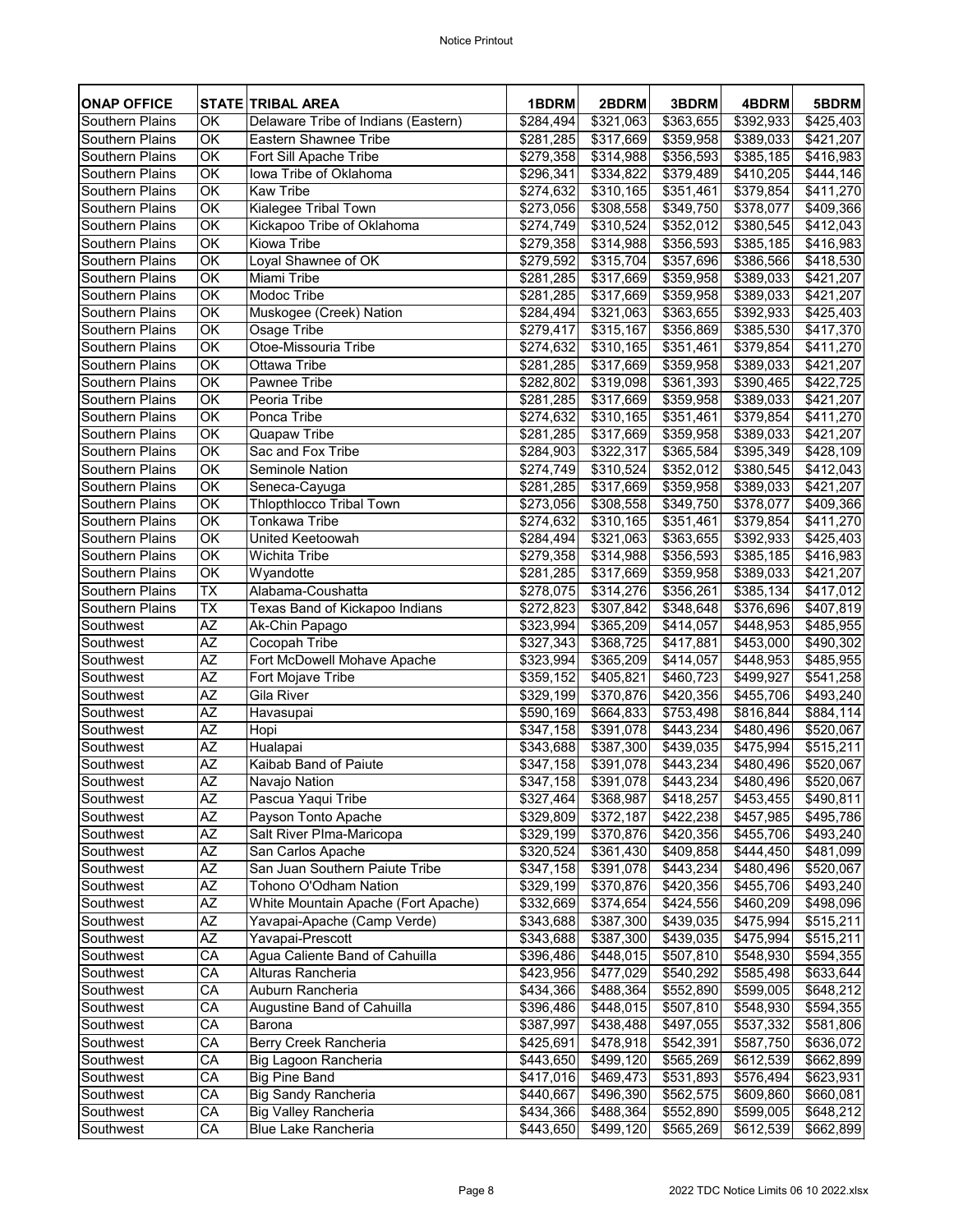| <b>ONAP OFFICE</b> |    | <b>STATE TRIBAL AREA</b>               | 1BDRM                 | 2BDRM                 | 3BDRM                 | 4BDRM                 | 5BDRM                 |
|--------------------|----|----------------------------------------|-----------------------|-----------------------|-----------------------|-----------------------|-----------------------|
| Southwest          | CA | <b>Bridgeport Paiute Indian Colony</b> | \$417,016             | \$469,473             | $\overline{$}531,893$ | $\overline{$}576,494$ | \$623,931             |
| Southwest          | CA | <b>Buena Vista Rancheria</b>           | \$434,366             | \$488,364             | \$552,890             | \$599,005             | \$648,212             |
| Southwest          | CA | <b>Cabazon Band</b>                    | \$396,486             | \$448,015             | \$507,810             | \$548,930             | \$594,355             |
| Southwest          | CA | Cahuilla Band                          | \$396,486             | \$448,015             | \$507,810             | $\sqrt{$548,930}$     | \$594,355             |
| Southwest          | CA | <b>Camp Antelope Tribe</b>             | \$417,016             | \$469,473             | \$531,893             | $\overline{$}576,494$ | \$623,931             |
| Southwest          | СA | Campo Band                             | \$387,997             | \$438,488             | \$497,055             | \$537,332             | \$581,806             |
| Southwest          | CA | Cedarville Rancheria                   | \$423,956             | \$477,029             | \$540,292             | \$585,498             | \$633,644             |
| Southwest          | CA | Chemehuevi                             | \$396,486             | \$448,015             | \$507,810             | \$548,930             | \$594,355             |
| Southwest          | СA | Chicken Ranch Rancheria                | \$422,221             | \$475,140             | \$538,192             | \$583,247             | \$631,216             |
| Southwest          | CA | Chico Rancheria                        | \$425,691             | \$478,918             | \$542,391             | \$587,750             | \$636,072             |
| Southwest          | CA | Cloverdale Rancheria                   | \$441,793             | \$496,969             | \$562,793             | \$609,833             | \$659,962             |
| Southwest          | СA | Cold Springs Rancheria                 | \$440,667             | \$496,390             | \$562,575             | \$609,860             | \$660,081             |
| Southwest          | CA | <b>Colorado River Indian Tribes</b>    | \$396,486             | \$448,015             | \$507,810             | \$548,930             | \$594,355             |
| Southwest          | CA | Colusa Rancheria                       | \$425,691             | \$478,918             | \$542,391             | \$587,750             | \$636,072             |
| Southwest          | CA | Cortina Rancheria                      | \$434,366             | \$488,364             | \$552,890             | \$599,005             | \$648,212             |
| Southwest          | СA | Coyote Valley Band                     | \$434,366             | \$488,364             | \$552,890             | \$599,005             | \$648,212             |
| Southwest          | CA | <b>Cuyapaipe Community</b>             | $\overline{$}387,997$ | \$438,488             | \$497,055             | \$537,332             | \$581,806             |
| Southwest          | CA | Death Valley Timba-Sha                 | \$417,016             | $\sqrt{469,473}$      | \$531,893             | \$576,494             | \$623,931             |
| Southwest          | CA | Dry Creek Rancheria                    | \$441,793             | \$496,969             | \$562,793             | \$609,833             | \$659,962             |
| Southwest          | CA | <b>Elk Valley Rancheria</b>            | \$434,366             | \$488,364             | \$552,890             | \$599,005             | \$648,212             |
| Southwest          | CA | Enterprise Rancheria                   | \$425,691             | \$478,918             | \$542,391             | \$587,750             | \$636,072             |
| Southwest          | CA | <b>Fort Bidwell</b>                    | \$420,242             | $\overline{$472,726}$ | \$535,340             | \$580,085             | \$627,769             |
| Southwest          | CA | Fort Independence                      | \$417,016             | \$469,473             | \$531,893             | \$576,494             | \$623,931             |
| Southwest          | CA | <b>Graton Rancheria</b>                | $\overline{$}437,470$ | \$491,355             | \$555,960             | \$602,141             | \$651,540             |
| Southwest          | CA | Greenville Rancheria                   | \$425,691             | \$478,918             | \$542,391             | \$587,750             | \$636,072             |
| Southwest          | СA | Grindstone Rancheria                   | \$421,977             | \$474,616             | \$537,440             | \$582,336             | \$630,197             |
| Southwest          | CA | <b>Guidiville Rancheria</b>            | \$434,366             | \$488,364             | \$552,890             | \$599,005             | \$648,212             |
| Southwest          | СA | <b>Hoopa Valley</b>                    | \$443,650             | \$499,120             | \$565,269             | \$612,539             | \$662,899             |
| Southwest          | СA | <b>Hopland Rancheria</b>               | \$434,366             | \$488,364             | \$552,890             | \$599,005             | \$648,212             |
| Southwest          | CA | Inaja Band                             | \$387,997             | \$438,488             | \$497,055             | \$537,332             | \$581,806             |
| Southwest          | СA | Ione Band of Miwok Indians             | \$434,366             | \$488,364             | \$552,890             | \$599,005             | \$648,212             |
| Southwest          | СA | Jackson Rancheria                      | \$434,366             | \$488,364             | \$552,890             | \$599,005             | \$648,212             |
| Southwest          | CA | Jamul Indian Village                   | \$387,997             | \$438,488             | \$497,055             | \$537,332             | \$581,806             |
| Southwest          | CA | <b>Karuk</b>                           | \$443,650             | \$499,120             | \$565,269             | \$612,539             | \$662,899             |
| Southwest          | СA | La Jolla Band                          | \$387,997             | \$438,488             | \$497,055             | \$537,332             | \$581,806             |
| Southwest          | СA | La Posta Band                          | \$387,997             | \$438,488             | \$497,055             | \$537,332             | \$581,806             |
| Southwest          | CA | Laytonville Rancheria                  | \$434,366             | \$488,364             | \$552,890             | \$599,005             | \$648,212             |
| Southwest          | СA | Lone Pine Paiute-Shoshone              | \$413,302             | \$465,170             | \$526,941             | \$571,080             | \$618,056             |
| Southwest          | CA | Los Coyotes Band of Cahuilla           | \$387,997             | \$438,488             | \$497,055             | \$537,332             | \$581,806             |
| Southwest          | CA | Lower Lake Rancheria                   | \$441,793             | \$496,969             | \$562,793             | \$609,833             | \$659,962             |
| Southwest          | СA | Lytton Rancheria of California         | \$441,793             | \$496,969             | \$562,793             | \$609,833             | \$659,962             |
| Southwest          | CA | Manchester Point Arena Rancheria       | \$434,366             | \$488,364             | \$552,890             | \$599,005             | \$648,212             |
| Southwest          | СA | Manzanita Band                         | \$387,997             | \$438,488             | \$497,055             | \$537,332             | \$581,806             |
| Southwest          | CA | Mesa Grande Band                       | \$387,997             | $\sqrt{$438,488}$     | \$497,055             | \$537,332             | \$581,806             |
| Southwest          | СA | Middletown Rancheria                   | \$434,366             | \$488,364             | \$552,890             | \$599,005             | \$648,212             |
| Southwest          | СA | Mooretown Rancheria                    | $\sqrt{$425,691}$     | \$478,918             | \$542,391             | \$587,750             | \$636,072             |
| Southwest          | СA | Morongo Band of Cahuilla               | \$393,378             | \$444,739             | \$504,249             | \$545,179             | \$590,320             |
| Southwest          | CA | North Fork Rancheria                   | \$423,956             | \$477,029             | \$540,292             | $\overline{$}585,498$ | \$633,644             |
| Southwest          | CA | Paiute-Shoshone of Bishop Colony       | \$417,016             | \$469,473             | \$531,893             | \$576,494             | \$623,931             |
| Southwest          | СA | Pala Bank                              | \$387,997             | \$438,488             | \$497,055             | \$537,332             | \$581,806             |
| Southwest          | CA | Paskenta Band of Nomlaki Indian        | $\sqrt{423,956}$      | $\sqrt{2477,029}$     | \$540,292             | \$585,498             | \$633,644             |
| Southwest          | CA | Pauma Band                             | \$387,997             | \$438,488             | \$497,055             | \$537,332             | \$581,806             |
| Southwest          | CA | Pechanga Band                          | \$396,486             | \$448,015             | \$507,810             | \$548,930             | $\overline{$}594,355$ |
| Southwest          | CA | Picayune Rancheria                     | \$423,956             | \$477,029             | \$540,292             | \$585,498             | \$633,644             |
| Southwest          | СA | Pinoleville Rancheria                  | \$434,366             | \$488,364             | \$552,890             | \$599,005             | \$648,212             |
| Southwest          | CA | <b>Pit River Tribe</b>                 | \$436,954             | \$492,088             | \$557,623             | \$604,446             | \$654,206             |
| Southwest          | СA | Potter Valley Rancheria                | \$434,366             | \$488,364             | \$552,890             | \$599,005             | \$648,212             |
| Southwest          | CA | <b>Quartz Valley Rancheria</b>         | \$433,240             | \$487,785             | \$552,671             | \$599,032             | \$648,331             |
| Southwest          | CA | Quechan Tribe                          | \$382,615             | \$432,238             | \$489,862             | \$529,486             | \$573,291             |
|                    |    |                                        |                       |                       |                       |                       |                       |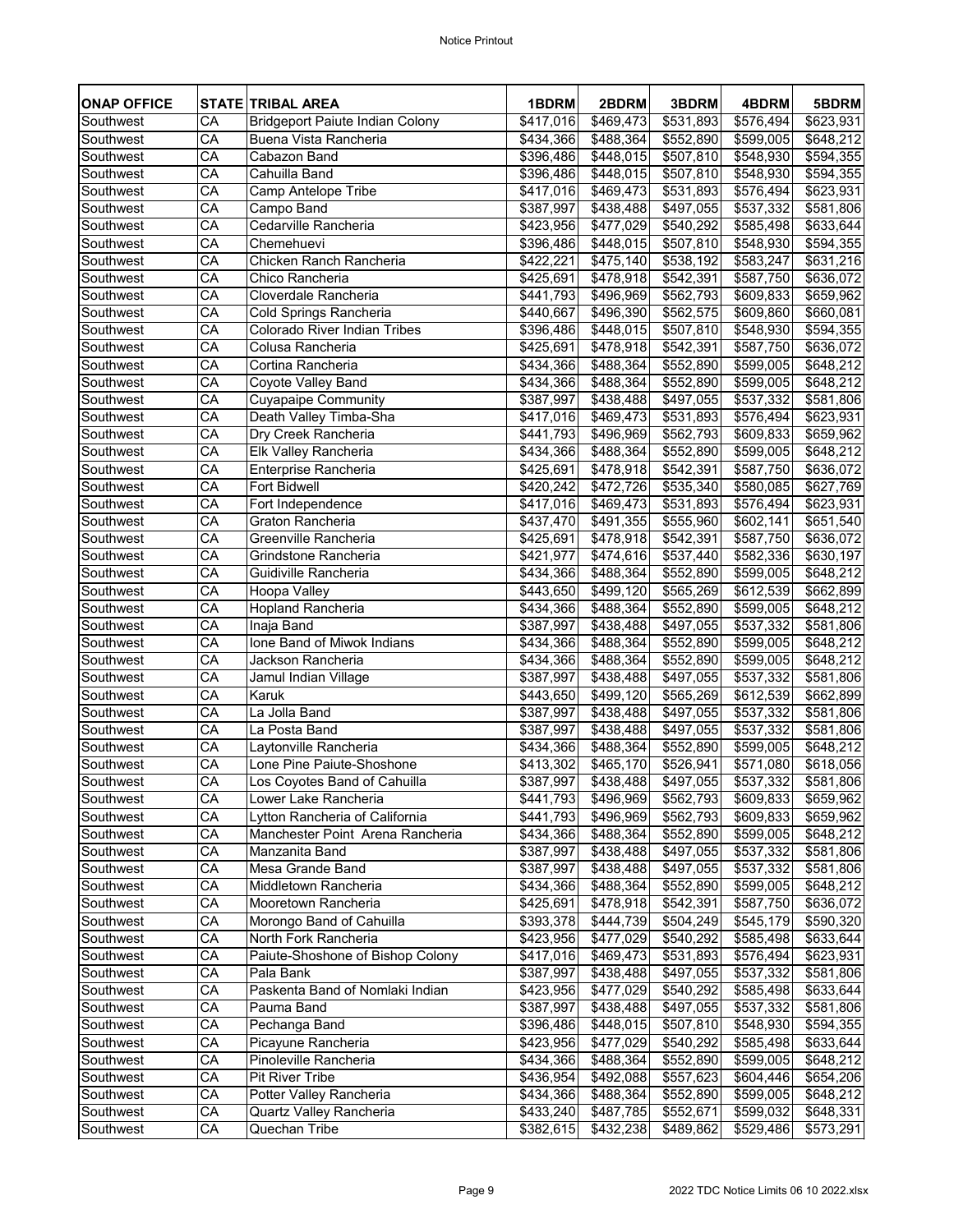| <b>ONAP OFFICE</b> |                          | <b>STATE TRIBAL AREA</b>                | 1BDRM                 | 2BDRM                 | 3BDRM                 | 4BDRM             | 5BDRM      |
|--------------------|--------------------------|-----------------------------------------|-----------------------|-----------------------|-----------------------|-------------------|------------|
| Southwest          | CA                       | Ramona Band                             | \$396,486             | \$448,015             | $\overline{$507,810}$ | $\sqrt{548,930}$  | \$594,355  |
| Southwest          | СA                       | Redding Rancheria                       | \$436,954             | \$492,088             | \$557,623             | \$604,446         | \$654,206  |
| Southwest          | CA                       | Redwood Valley Rancheria                | \$434,366             | \$488,364             | \$552,890             | \$599,005         | \$648,212  |
| Southwest          | CA                       | Resighini Rancheria                     | \$434,366             | \$488,364             | \$552,890             | \$599,005         | \$648,212  |
| Southwest          | $\overline{\mathsf{CA}}$ | <b>Rincon Reservation</b>               | $\overline{$387,997}$ | \$438,488             | \$497,055             | \$537,332         | \$581,806  |
| Southwest          | CA                       | Robinson Rancheria                      | \$434,366             | \$488,364             | \$552,890             | \$599,005         | \$648,212  |
| Southwest          | CA                       | Rohnerville Rancheria                   | \$443,650             | \$499,120             | \$565,269             | \$612,539         | \$662,899  |
| Southwest          | CA                       | Round Valley Rancheria                  | \$434,366             | \$488,364             | \$552,890             | \$599,005         | \$648,212  |
| Southwest          | CA                       | Rumsey Rancheria                        | \$434,366             | \$488,364             | \$552,890             | \$599,005         | \$648,212  |
| Southwest          | $\overline{\mathsf{CA}}$ | San Manuel Band                         | \$396,486             | \$448,015             | \$507,810             | \$548,930         | \$594,355  |
| Southwest          | CA                       | San Pasqual Band                        | \$387,997             | \$438,488             | \$497,055             | \$537,332         | \$581,806  |
| Southwest          | CA                       | San Rosa Band of Cahuilla               | \$396,486             | \$448,015             | \$507,810             | \$548,930         | \$594,355  |
| Southwest          | CA                       | <b>San Ysabel Reservation</b>           | \$387,997             | \$438,488             | \$497,055             | \$537,332         | \$581,806  |
| Southwest          | CA                       | Santa Rosa Rancheria                    | \$406,119             | $\sqrt{$457,089}$     | \$517,790             | \$561,164         | \$607,325  |
| Southwest          | CA                       | Santa Ynez Band of Chumash              | $\sqrt{$424,200}$     | \$477,553             | \$541,044             | \$586,410         | \$634,662  |
| Southwest          | CA                       | Scotts Valley (Pomo)                    | \$434,366             | \$488,364             | \$552,890             | \$599,005         | \$648,212  |
| Southwest          | CA                       | <b>Sheep Rancheria</b>                  | $\sqrt{$425,691}$     | \$478,918             | \$542,391             | \$587,750         | \$636,072  |
| Southwest          | CA                       | Sherwood Valley Rancheria               | \$434,366             | \$488,364             | \$552,890             | \$599,005         | \$648,212  |
| Southwest          | CA                       | Shingle Springs Rancheria               | \$434,366             | \$488,364             | \$552,890             | \$599,005         | \$648,212  |
| Southwest          | CA                       | Smith River Rancheria                   | $\sqrt{3434,366}$     | \$488,364             | \$552,890             | \$599,005         | \$648,212  |
| Southwest          | CA                       | Soboba Band                             | \$396,486             | \$448,015             | \$507,810             | \$548,930         | \$594,355  |
| Southwest          | $\overline{\mathsf{CA}}$ | <b>Stewarts Point Rancheria</b>         | $\sqrt{441,793}$      | \$496,969             | \$562,793             | \$609,833         | \$659,962  |
| Southwest          | CA                       | Sulphur Bank Rancheria                  | \$434,366             | \$488,364             | \$552,890             | \$599,005         | \$648,212  |
| Southwest          | CA                       | Susanville Rancheria                    | $\sqrt{420,242}$      | \$472,726             | \$535,340             | \$580,085         | \$627,769  |
| Southwest          | CA                       | <b>Sycuan Band</b>                      | \$387,997             | \$438,488             | \$497,055             | \$537,332         | \$581,806  |
| Southwest          | CA                       | <b>Table Bluff Rancheria</b>            | \$443,650             | $\overline{$}499,120$ | \$565,269             | \$612,539         | \$662,899  |
| Southwest          | CA                       | <b>Table Mountain Rancheria</b>         | \$440,667             | \$496,390             | \$562,575             | \$609,860         | \$660,081  |
| Southwest          | СA                       | <b>Tejon Tribe</b>                      | \$394,852             | \$446,228             | \$505,824             | \$546,808         | \$592,064] |
| Southwest          | CA                       | <b>Torres-Martinez Band of Cahuilla</b> | \$393,378             | \$444,739             | \$504,249             | \$545,179         | \$590,320  |
| Southwest          | CA                       | <b>Trinidad Rancheria</b>               | \$443,650             | \$499,120             | \$565,269             | \$612,539         | \$662,899  |
| Southwest          | СA                       | <b>Tule River Indian Tribe</b>          | \$430,258             | \$485,056             | \$549,977             | \$596,353         | \$645,512  |
| Southwest          | CA                       | <b>Tulomne Rancheria</b>                | \$422,221             | \$475,140             | \$538,192             | \$583,247         | \$631,216  |
| Southwest          | CA                       | <b>Twenty Nine Palms Band</b>           | \$396,486             | \$448,015             | \$507,810             | \$548,930         | \$594,355  |
| Southwest          | CA                       | Upper Lake Rancheria                    | $\sqrt{434,366}$      | \$488,364             | \$552,890             | \$599,005         | \$648,212  |
| Southwest          | CA                       | Utu Utu Gwaiti Paiute                   | \$417,016             | \$469,473             | \$531,893             | \$576,494         | \$623,931  |
| Southwest          | CA                       | Viejas Group of Capitan Grande          | $\overline{$}387,997$ | \$438,488             | \$497,055             | $\sqrt{3}537,332$ | \$581,806  |
| Southwest          | CA                       | <b>Wilton Rancheria</b>                 | \$421,636             | \$476,000             | \$539,252             | \$582,736         | \$630,910  |
| Southwest          | СA                       | <b>Yurok Tribe</b>                      | \$443,650             | \$499,120             | \$565,269             | \$612,539         | \$662,899  |
| Southwest          | <b>NM</b>                | Acoma Pueblo                            | \$319,915             | \$360,120             | \$407,977             | \$442,172         | \$478,552  |
| Southwest          | <b>NM</b>                | Cochiti Pueblo                          | \$319,915             | \$360,120             | \$407,977             | \$442,172         | \$478,552  |
| Southwest          | <b>NM</b>                | Isleta Pueblo                           | \$319,915             | \$360,120             | \$407,977             | \$442,172         | \$478,552  |
| Southwest          | <b>NM</b>                | Jemez Pueblo                            | \$319,915             | \$360,120             | \$407,977             | \$442,172         | \$478,552  |
| Southwest          | <b>NM</b>                | <b>Jicarilla Reservation</b>            | \$319,915             | \$360,120             | \$407,977             | \$442,172         | \$478,552  |
| Southwest          | <b>NM</b>                | Laguna Pueblo                           | \$319,915             | \$360,120             | \$407,977             | \$442,172         | \$478,552  |
| Southwest          | <b>NM</b>                | <b>Mescalero Reservation</b>            | \$303,569             | \$341,545             | \$386,823             | \$419,178         | \$453,643  |
| Southwest          | <b>NM</b>                | Nambe Pueblo                            | $\sqrt{$319,915}$     | $\overline{$360,120}$ | \$407,977             | \$442,172         | \$478,552  |
| Southwest          | <b>NM</b>                | Pajoaque Pueblo                         | \$319,915             | \$360,120             | \$407,977             | \$442,172         | \$478,552  |
| Southwest          | NM                       | Picuris Pueblo                          | \$319,915             | $\sqrt{$360,120}$     | \$407,977             | \$442,172         | \$478,552  |
| Southwest          | <b>NM</b>                | San Felipe Pueblo                       | \$319,915             | \$360,120             | \$407,977             | \$442,172         | \$478,552  |
| Southwest          | <b>NM</b>                | San Ildefonso Pueblo                    | \$319,915             | \$360,120             | \$407,977             | \$442,172         | \$478,552  |
| Southwest          | <b>NM</b>                | San Juan Pueblo                         | \$319,915             | \$360,120             | \$407,977             | \$442,172         | \$478,552  |
| Southwest          | <b>NM</b>                | Sandia Pueblo                           | \$319,915             | \$360,120             | \$407,977             | \$442,172         | \$478,552  |
| Southwest          | <b>NM</b>                | Santa Ana Pueblo                        | \$319,915             | \$360,120             | $\sqrt{3407,977}$     | \$442,172         | \$478,552  |
| Southwest          | NM                       | Santa Clara Pueblo                      | \$319,915             | \$360,120             | \$407,977             | \$442,172         | \$478,552  |
| Southwest          | <b>NM</b>                | Santo Domingo Pueblo                    | \$319,915             | \$360,120             | \$407,977             | \$442,172         | \$478,552  |
| Southwest          | <b>NM</b>                | <b>Taos Pueblo</b>                      | \$319,915             | \$360,120             | \$407,977             | \$442,172         | \$478,552  |
| Southwest          | <b>NM</b>                | Tesuque Pueblo                          | \$319,915             | 360,120               | $\sqrt{407,977}$      | \$442,172         | \$478,552  |
| Southwest          | <b>NM</b>                | Zia Pueblo                              | \$319,915             | \$360,120             | \$407,977             | \$442,172         | \$478,552  |
| Southwest          | <b>NM</b>                | Zuni Tribe                              | \$312,610             | \$351,777             | \$398,450             | \$431,801         | \$467,312  |